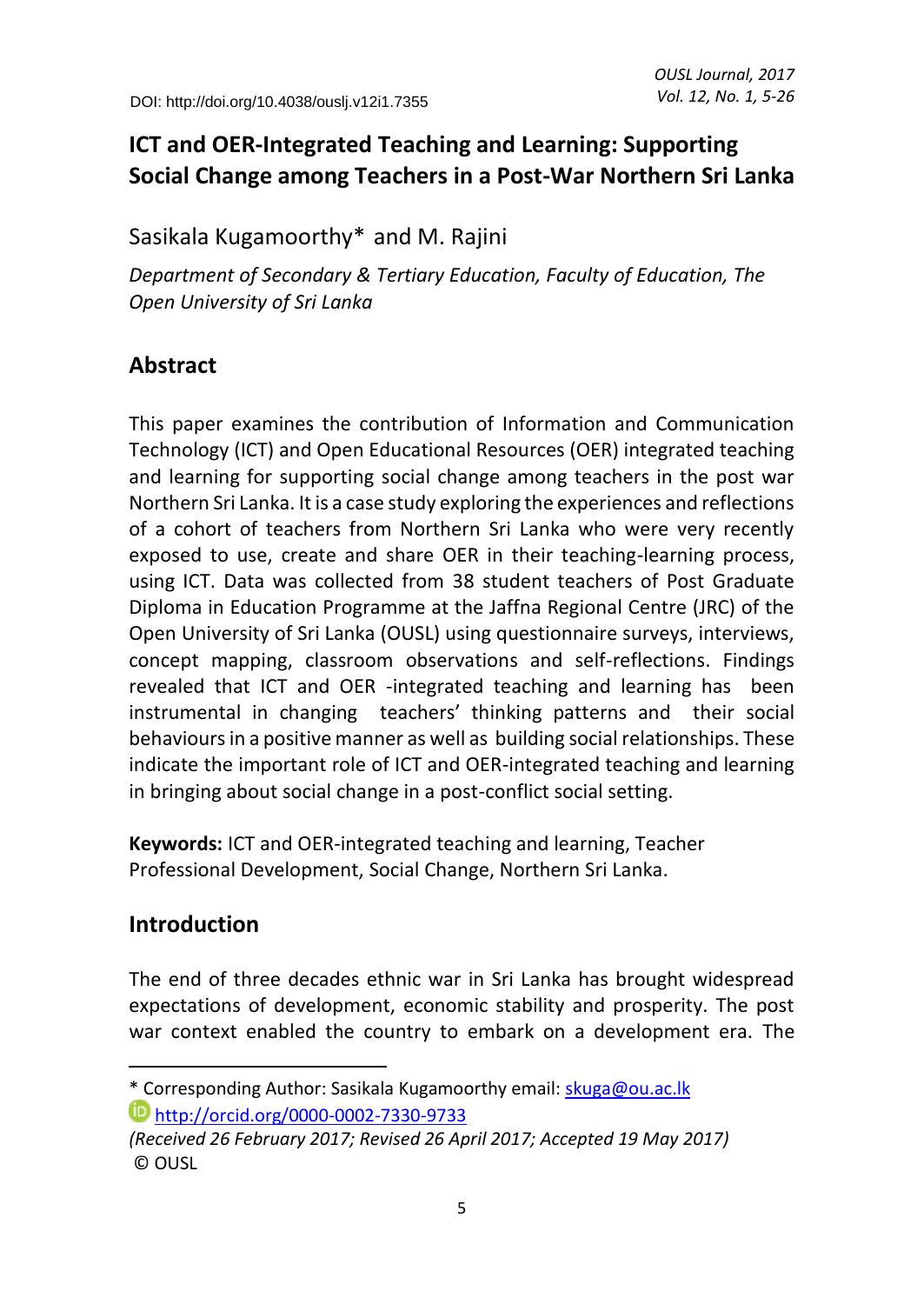Northern part of the country was the worst affected region and there is a need for socio-economic development to make this region on par with the other regions of the country. Under the post-war context, the Northern part of the country is slowly but steadily moving forward with a hope to regain its past glory. As education playsthe key role in the promotion of social changes and development of any country which is affected by conflicts and disasters, people in the Northern region have great expectations for their education and are keen on safeguarding their right for education and development.

As cited in Lingenfelter (2012), Peter Drucker (1969) states that in the era of knowledge economy, knowledge will be the key source of a knowledge society in which knowledge workers will be the dominant group in the workforce. Therefore, knowledge generation and transmission have become the integral processes of development in the contemporary world. Children in post-war Sri Lanka need to develop appropriate knowledge, skills, attitudes and perspectives to regain their prosperity and to live in this age of information technology. Provision of technologically-enhanced education will support the children to face the demands of this era. Technology can be used as a powerful tool to make classroom instruction easier, more interesting and motivating. Further, modern Information Communication Technology (ICT) integration in education will bring about greater economic, social and educational improvements.

In addition, the use of Open Educational Resources (OER), which are freely and openly available quality educational resources will enable teachers to adopt innovative approaches in their teaching and learning process and to make education accessible to all children. As teachers are the key sources of knowledge and education and play a key role in shaping the next generation of Sri Lanka, they should develop the skills and confidence to integrate ICT and OER in their professional practices.

As part of the Research on Open Educational Resources for Development (ROER4D) programme, a project was undertaken by the Faculty of Education of the Open University of Sri Lanka (OUSL) to engage student teachers of its' Post Graduate Diploma in Education (PGDE) programme to integrate OER in their teaching-learning process and studying it's impact. This project was implemented in nine centres of OUSL representing nine provinces including Jaffna in the Northern Province of Sri Lanka. This study is an attempt to explore the experiences of teachers from Northern Sri Lanka in the process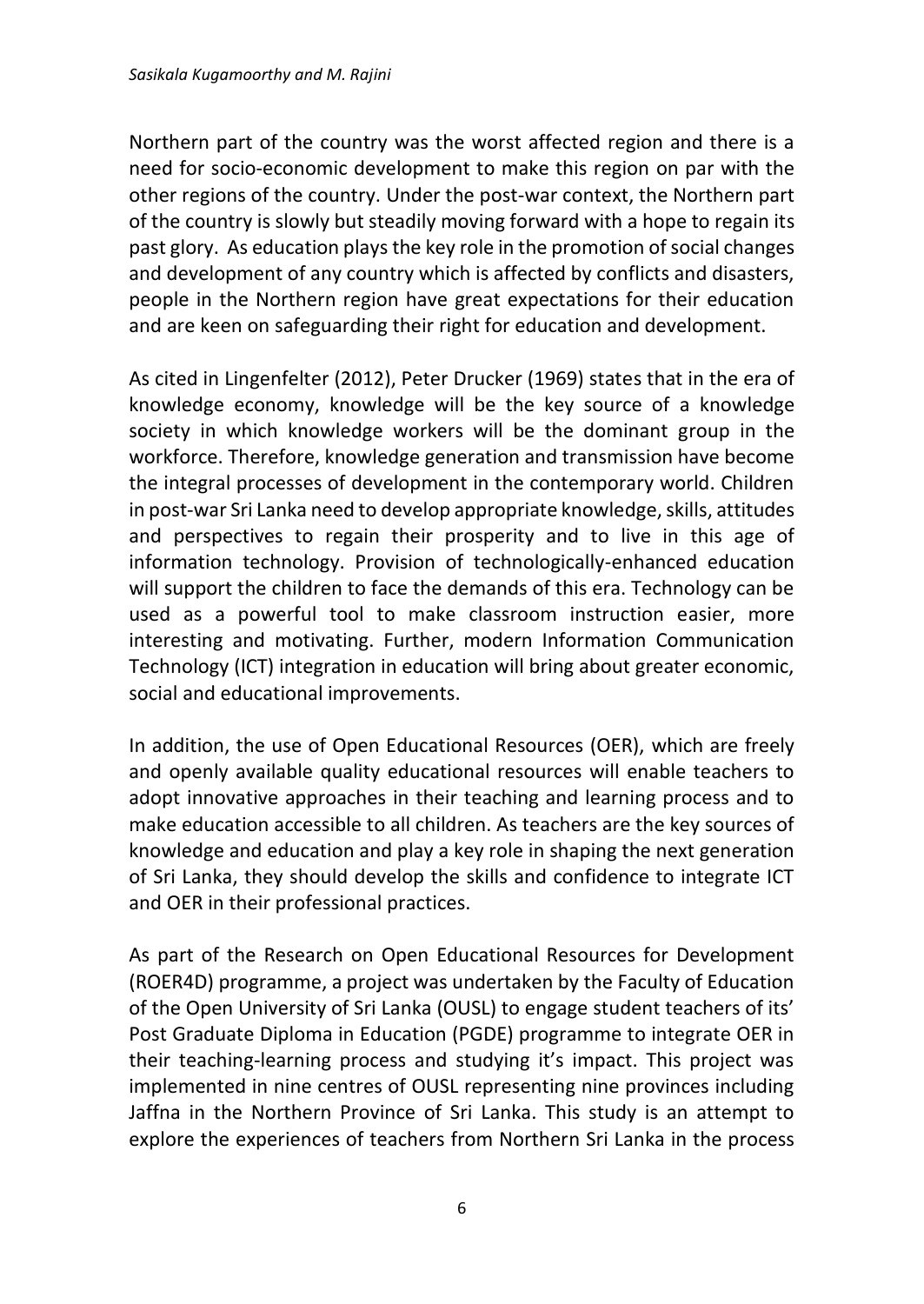of integration of OER in their teaching and learning activities. This study also tries to delineate reflections of teachers from a conflict affected region who were very recently exposed to OER and experienced the effect of ICT and OER integration in their teaching-learning process.

## **Theoretical Framework and Review of Literature**

### **Social change through technology integration**

Society is a complex network of patterns of relationships in which all the members participate in varying degrees and contribute to changes in relationships and behaviours. Social change means modifications of the way people work, rear a family, educate their children, govern them and seek ultimate meaning in life. But the conceptualization of social change can be approached from a number of directions. William Ogburn's theory of social change asserts that technology is the basic cause of social change. As cited in Mutekwe (2012), Ogburn (1964) identified technology as the primary engine of progress and it drives the development of social structure and cultural values. He further argues that, social change comes through a three- pronged process - invention, discovery and diffusion. Invention is a combination of existing elements and materials to form new ones (Vago 1992; Henslin, 1998); Discovery, is a new way of seeing reality (Vago, 1992); Diffusion, is the spread of invention or discovery from one area to another (Henslin, 1998). Diffusion is viewed as the major process of social change that can have far reaching effects on human relationships.

Social change is not only a change in the structure, but also in the functioning of society, comprising modifications in social systems or subsystems in structure, functioning, or process over some period of time (Allen, 1971). Tonnies (1988), as cited in Mutekwe (2012), discussing about socio-cultural changes from traditional to modern types of society, claims that technology is the organizing force for social life, and when it changes, its' effects can be profound.

Among various theories on social change, Technological Theory is the theoretical base for this present study because technology will enhance the access of OER and support the integration of OER in teaching and learning practices. According to Schaefer and Lamm, (1992) as cited in Mutekwe (2012) the term 'technology' refers to the creation of tools and materials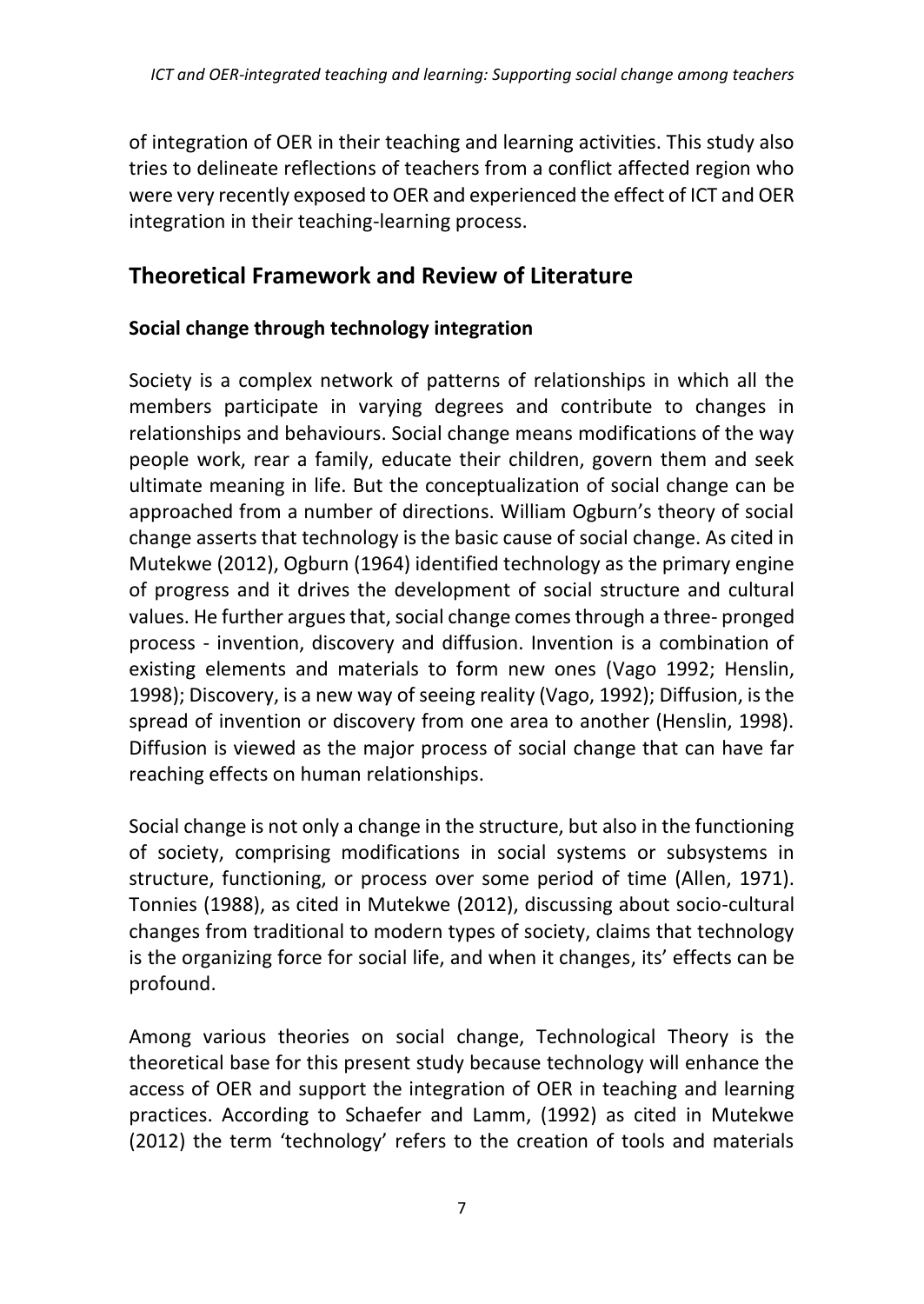using knowledge and their utilization for human interaction with nature. Technological theory suggests that, technology is an important factor for social change and it would initiate changes in the arrangement of social relationships. In addition, the analysis of reflections of participants in a project on integration of OER and ICT to Open Distance Learning (ODL) programmes, revealed that, features like hands on experiences, excellent facilitation, guidance and support, motivation and satisfaction gained through the activities facilitated participants' thinking process and created a mutual understanding and close relationship among the members (Karunanayaka & Naidu, 2014).

The literature revealed that the technology fosters social change by changing social behavior and thinking patterns of individuals in the society and by improving their social relationships.

#### **Facing educational challenges in post-conflict contexts**

Teachers and students in the post war contexts or so called conflict affected fragile environments experience extra ordinary challenges even for the basic education delivery. These challenges keep them away from the use of technology-enhanced education. These aspects negatively affect students' cognitive, physical and psycho-social well-being, which in turn negatively affect their learning.

Teachers are directly affected by conflicts and crisis. Their own education and professional development may have been disrupted and resulting in low levels of content knowledge and teaching skills (USAID, 2013). Kelegama (2010), in a report on post conflict reconstruction in Sri Lanka, mentionsthat, education of most of the students in conflict affected areas was disrupted due to displacement, loss of family members, psychological impact, loss of school materials and the destruction of school buildings. Further, he suggests that providing educational infrastructure including teaching and learning aids is an essential action that should be considered regarding the conflict affected groups. His ideas reveal that provision of teaching learning materials is also an important action to promote educational gains of post conflict regions.

In Northern Sri Lanka, due to the armed conflict, the educational gains were impaired or reversed over many years. The educational infrastructure has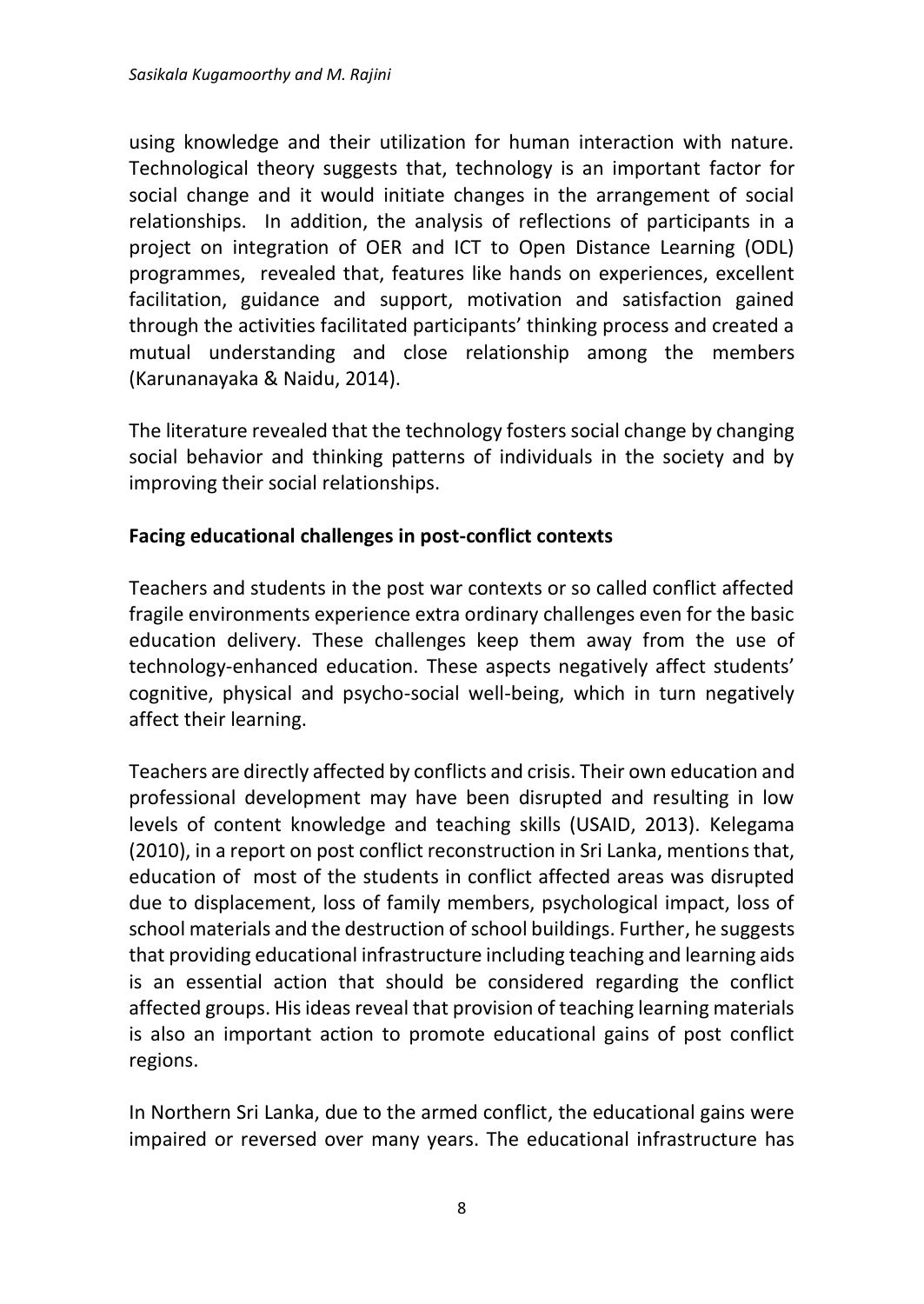been severely damaged and has made serious impact on the provision and service delivery of education. In a study conducted in three districts in Northern Sri Lanka, Kugamoorthy, Thanaraj, Lekamge and Zarookdeen (2013) observed that during the prolonged conflict, the school buildings and infrastructure were damaged or destroyed. This indicates that traditional classroom setting has been severely affected by the armed conflict. Thus, other means of teaching and learning have to be sought and introduced. As e-learning can provide learning opportunities anytime and anywhere and enable the students and instructors to use a wide range of Internet based tools to communicate, collaborate and share resources, and open up accessible educational opportunities, it appears to be a promising alternative for such conflict contexts. ICT and e-learning could be used as reconstructive and attractive measures to support the affected learners and teachers (Rhema & Miliszewska, 2012).

As Northern Sri Lanka has been severely affected by the conflict for the last three decades, it is also difficult to provide appropriate teaching and learning materials and quality education in that region. Conflict and crisis affected environments are particularly challenging, but ICT has considerable potential to improve the quality of education in that setting (USAID, 2013). In addition, Kelegama (2010) also mentions that these conflict affected regions have many issues including the lack of teaching and learning materials and technology which can be used to integrate teaching-learning resources in an effective manner to provide quality education.

Kelly (2013) claims that access to technology brings young people into contact with the broader world, opening up access to education and vocational training in a very cost effective way and has transcended poverty, race and economics to become a driving force in the lives of people across the world. Hennessy et al. (2010) also claim that ICT is a principal driver of economic development and social change worldwide. They further indicate that ICT plays a major role in all aspects of life: in politics, in economic life, as well as in social and cultural development. Therefore, it is obvious that the integration of ICT in education will bring about many social changes and will enable social mobility of people.

As quality educational resources with no cost, integration of OER in teaching and learning will enable the region affected by internal conflict to rebuild its glory through technologically-enhanced education. ICT and e-learning can be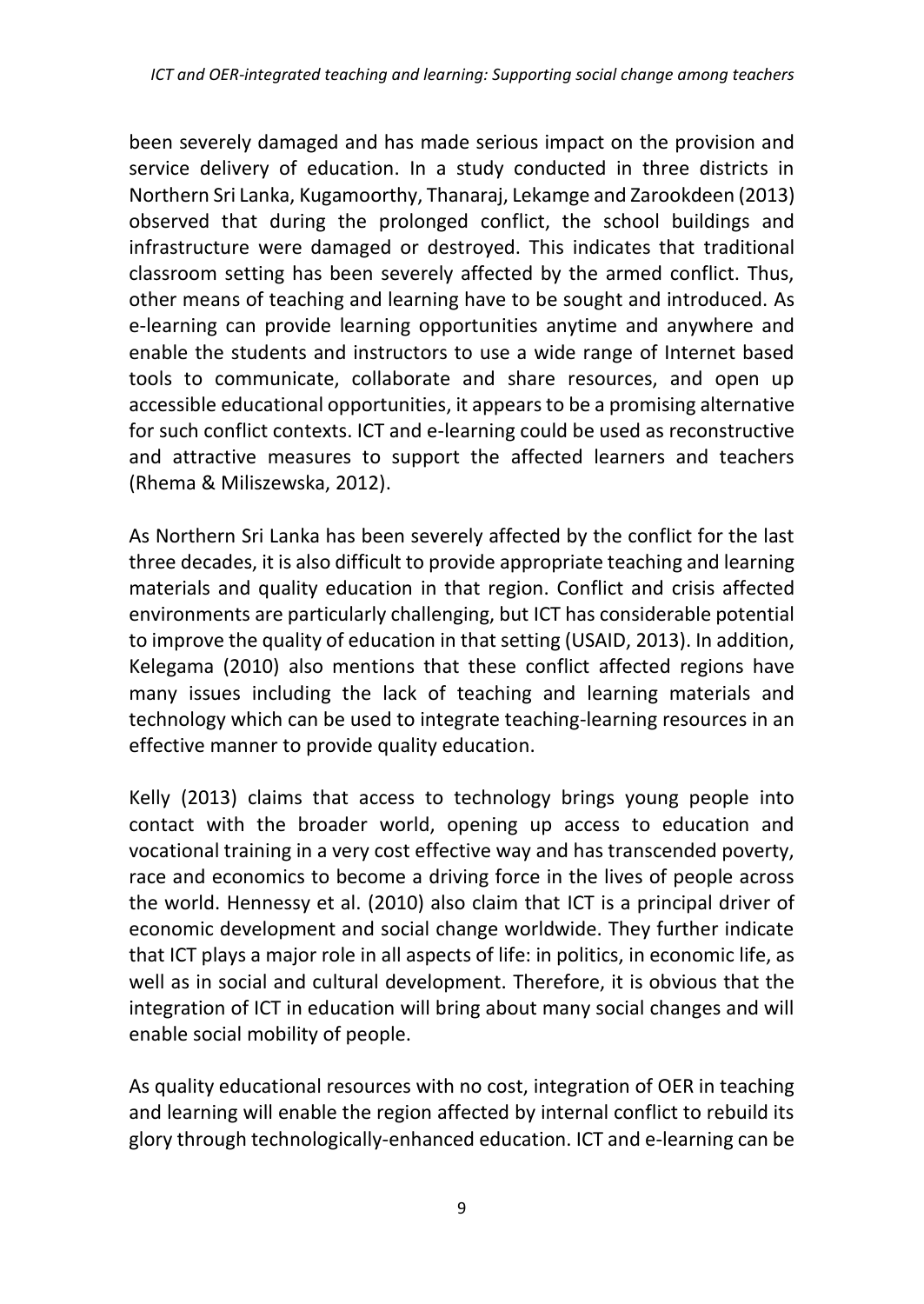used as a vehicle for the access of OER of all forms and to provide high quality education for the children in the disadvantaged environments.

#### **OER-integrated teaching and learning to support social change**

The term Open Educational Resources was first introduced at a conference hosted by UNESCO in 2000 and was promoted in the context of providing free access to educational resources on a global scale. Open Educational Resources (OER) are 'teaching, learning and research materials in any medium digital or otherwise, that reside in the public domain or have been released under an open license that permits no cost access, use, adaptation and redistribution by others with no or limited restrictions' (UNESCO, 2012). OER may include full courses, course materials, modules, textbooks, streaming videos, tests, software, and any other tools, materials, or techniques used to support access to knowledge. OER can be used freely and openly in the teaching-learning process and the enhanced openness through OER empowers teachers and learners to become more creative and innovative in their educational practices (Cape Town Open Education Declaration, 2008).

OER have many positive impacts in the teaching and learning process. Using the tools offered by new ICT, integration of OER will not only increase capacity for teaching training system but also offer opportunities to enhance articulation between theory and practice and to support teachers more effectively to become reflective practitioners (Thakrar, Zinn & Wolfendon, 2009). In an analysis of reflections of teachers participated in a case study in Jaffna, the results indicated that integration of OER in their teaching and learning process has provided opportunities to overcome their obstacles, to become enthusiastic participants and involve actively in teaching and learning processes (Kugamoorthy & Rajini, 2016).

In addition, OER have many benefits including free and open availability and accessibility over the Internet and as few restrictions as possible on the use of the resources. There should be no technical barriers, no price barriers and as few legal permission barriers as possible for the end-user. Unlike other traditional educational materials which are protected under conventional copyright terms, OER have an open license which allows the end user to use, modify and share them at no cost. Open licenses permit the users to retain, reuse, remix, revise and redistribute the OER materials (Wiley, 2014).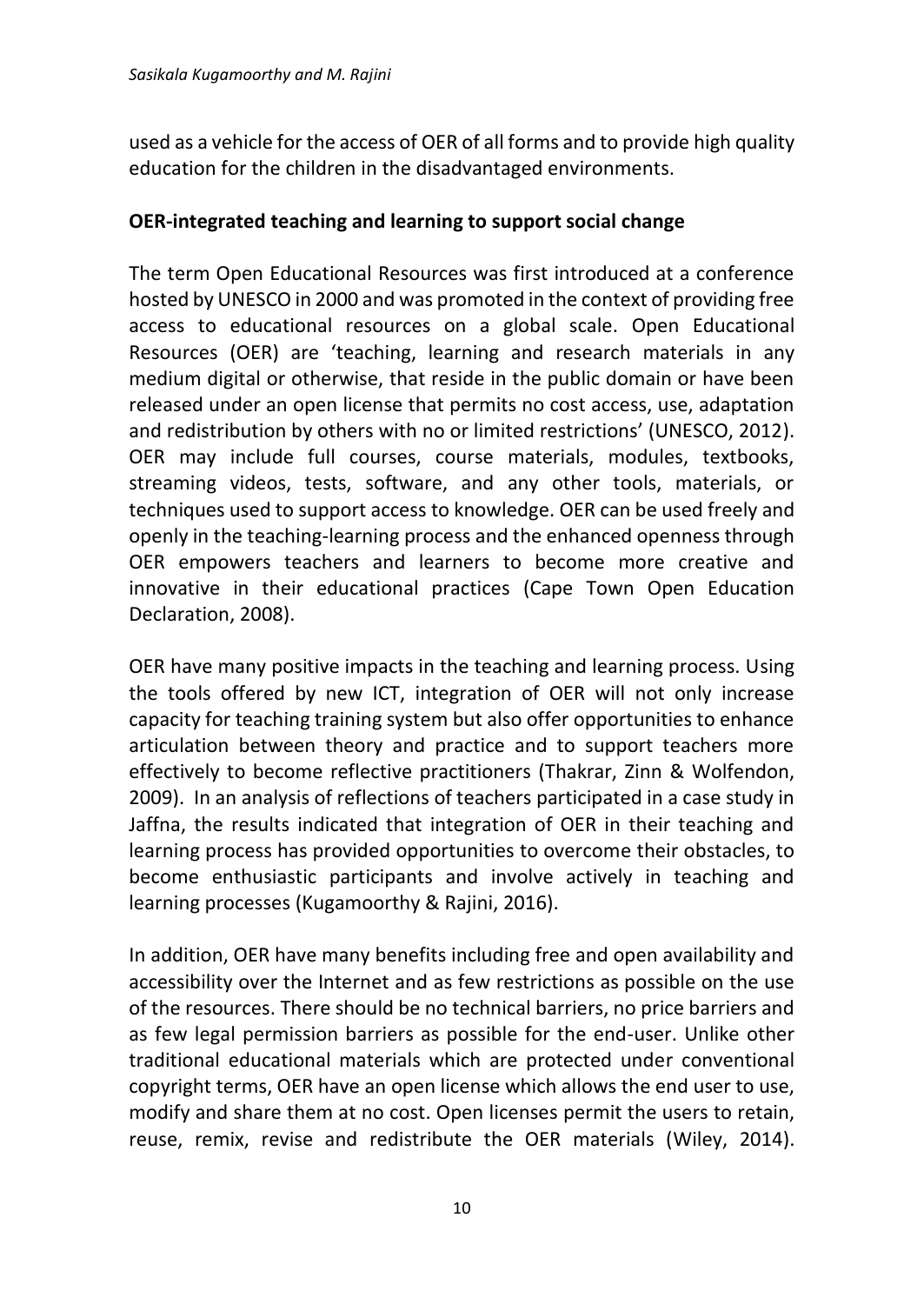Therefore, teachers can use OER in a productive way to create their own materials and use them to provide innovative teaching and learning experiences. These innovative experiences may bring about changes in the behaviour of students and to promote their social relationships.

Rapid advancements in ICT enables teachers to easily create and share digital content and resources in the form of OER. The real educational potential of OER has two dimensions- the pedagogical and the digital (UNESCO/COL, 2011). With the new trends in ICT, access to resources and flexibility in teaching-learning process have expanded, enhancing resource-based teaching and learning. Also, by allowing free and open sharing of resources and teaching-learning practices through technology, OER can facilitate a collaborative approach to generation of knowledge (Geser, 2007). Similarly, Atkins, Brown and Hammond (2007) also state that OER have the potential to play a pivotal role in democratizing access to knowledge in ways that have a special relevance to education system in developing countries. Further, UNESCO (2010) reports that the advantage of OER in crisis and conflict situations is that learning materials can be made available rapidly, at low cost, and adapted locally to suit specific target group needs, using ICT.

Atkins et. al. (2007) further pointed out that, OER have the potential to obviate demographic, economic and geographic educational boundaries and promote life-long learning and personalized learning. Similarly, Yuan, MacNeil and Kraan (2008), also stated that learning is a social process based on ongoing communication, exchange of ideas and opinions and the reconsideration and reworking of study results. From a social and pedagogical perspective, OER could support lifelong learning and personalized learning and will move the power over learning from the institutions to individual learners. Quality of learning experiences can be improved through facilitating learner centered, self-directed, peer to peer and social learning by the integration of ICT and OER.

As literature reveals, integration of ICT and OER in teaching and learning in conflict affected contexts and developing countries have great importance. Mainly because, they save costs for students in such disadvantaged areas who cannot afford to buy expensive text books and other course materials. Further, OER have a high social responsibility in such contexts and provide education for all and raise the standard of educational resources.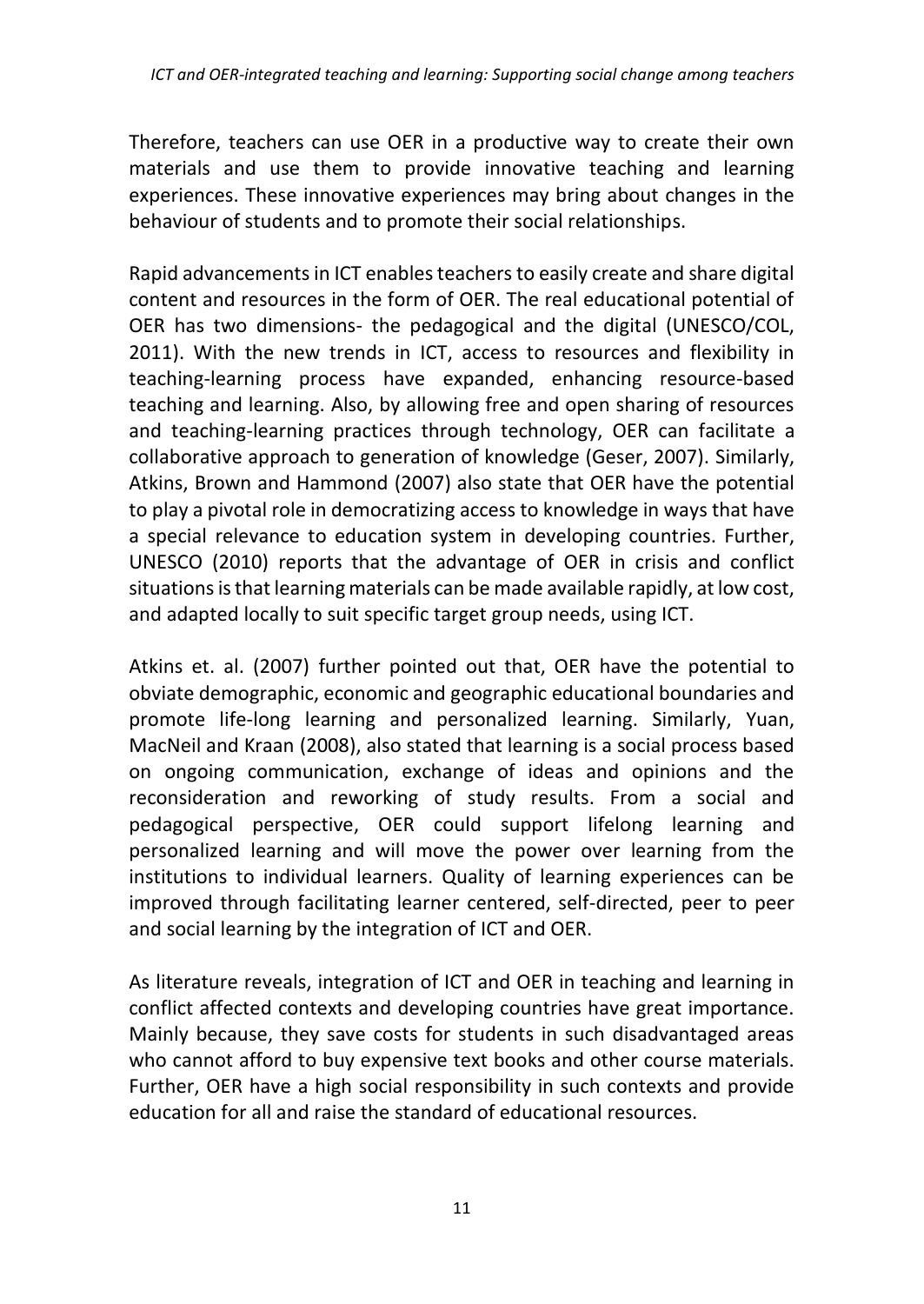Integration of ICT and OER in educational practices enable to overcome the obstacles of time and space. It could be used to gain an understanding of others, meet people all over the world, maintain and strengthen familial relationships, communicate effectively with others and help people to become more socially adept. Ghavifekr and Rosdy (2005) conducted a study to analyse teachers' perceptions on the effectiveness of ICT integration to support teaching and learning process in classroom, and found that ICT helps students to learn more effectively, broaden students' knowledge, encourages them to communicate more with their classmates and increased their self-confidence. In another case study conducted in Singapore, Finland and Egypt by Kosma (2005), ICT was identified as the principal driver of economic development and social change. The findings further indicated that, ICT based education may make a significant contribution to the launch of social and economic development. Therefore, integration of ICT and OER will not only facilitate the teaching-learning process but also build a learning community with enormous social skills in the conflict affected countries.

Education is a critical element in rebuilding shattered societies and restoring stability to areas affected by conflict. It can heal the psychological wounds of war, curb youth unemployment, build peace and promote economic and social development. Much research in the area of technology integration in education has been conducted in technologically-advanced countries, but little in the so-called developing or third world countries. The present study attempts to investigate the social changes caused by the integration of ICT and OER in the teaching-learning process in the post war context in Northern Sri Lanka that has been severely affected by the conflict for the last three decades and is now progressing towards development using education as one main tool.

# **Purpose of the study**

This paper deals with the experiences of graduate teachers from war affected regions of Northern Sri Lanka who were exposed to use OER in their teachinglearning process, through a professional development intervention programme. The paper aims to ascertain the effects of ICT and OER integrated teaching and learning as an agent of social change in a post war context in Northern Sri Lanka. For this purpose, the following research questions were formulated.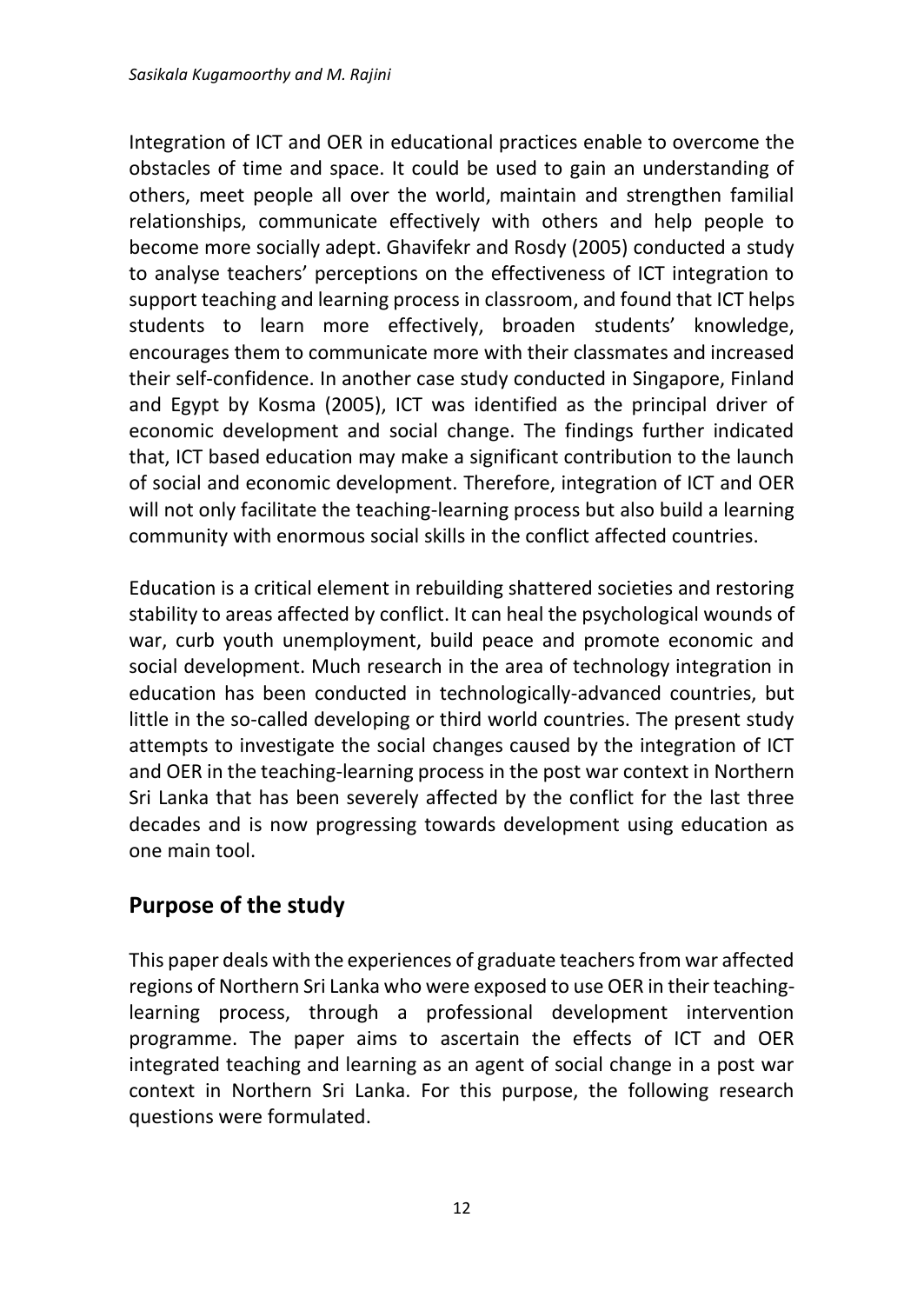- 1. What is the effect of integration of ICT and OER in teaching and learning on teachers' thinking patterns in relation to social change?
- 2. To what extent has integration of ICT and OER affected the changing of teachers' social behaviours?
- 3. How has the integration of ICT and OER affected the teachers' social relations?

# **Methodology**

### **Research Design**

A case study research design using a qualitative research approach was adopted in this exploration of the effects of ICT and OER integration on social change among teachers.

## **Participants**

The participants of the study consisted of a group of 38 student teachers following PGDE Programme 2014/2015 at the Jaffna Regional Centre of the OUSL. Table 1 describes the background information of the participants.

Among the 38 student teachers, 24 were male and 14 were female. All of them had less than 10 years of teaching experience. 13 teachers taught Science, 13 Mathematics, 8 ICT, 2 civics, 1 Health science and I taught music. Further, 12 of them taught at urban schools whereas others taught at rural and semi urban schools. 3 of them were from private schools. The participants represented participants from different socio-economic contexts.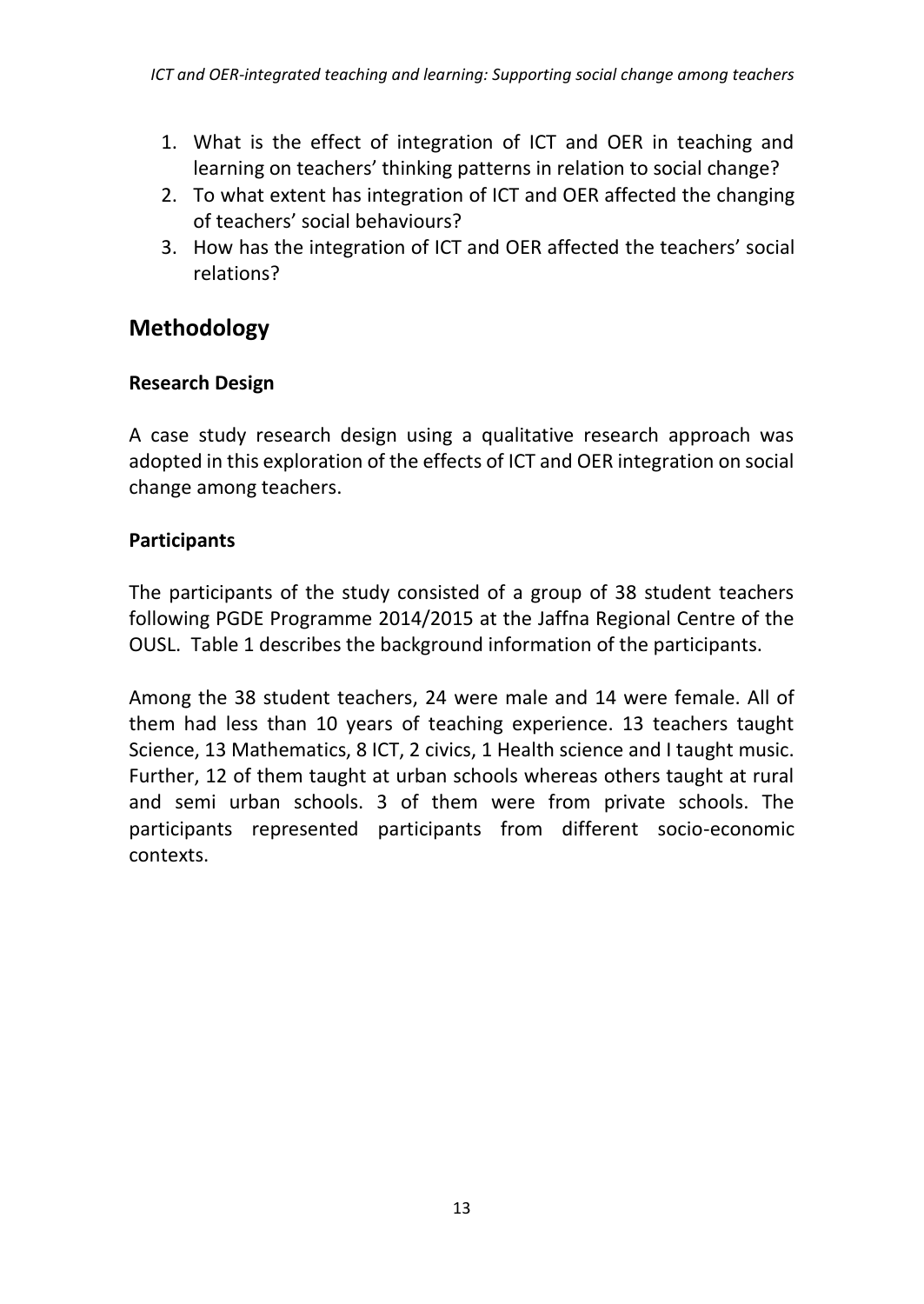| <b>Personal Details</b>    | Characteristics | Number         | Percentage |
|----------------------------|-----------------|----------------|------------|
| Gender                     | Male            | 24             | 63         |
|                            | Female          | 14             | 37         |
| Subject taught             | Science         | 11             | 29         |
|                            | Mathematics     | 15             | 39         |
|                            | Commerce        | $\overline{2}$ | 5          |
|                            | IT              | 8              | 21         |
|                            | Biology         | 3              | 8          |
|                            | Physics         | 3              | 8          |
|                            | Chemistry       | 4              | 11         |
|                            | Language        | 3              | 8          |
|                            | Religion        | $\overline{2}$ | 5          |
|                            | Aesthetics      | $\overline{2}$ | 5          |
|                            | Other           | 8              | 21         |
| <b>First Degree</b>        | B.Sc            | 23             | 61         |
|                            | B.A             | 12             | 32         |
|                            | <b>B.Com</b>    | 0              | 0          |
|                            | <b>BFA</b>      | $\mathbf{1}$   | 3          |
|                            | Other           | $\overline{2}$ | 5          |
| Post graduate              | Masters' Degree | 6              | 16         |
| qualifications             |                 |                |            |
| <b>Teaching Experience</b> | $\leq$ 5        | 30             | 79         |
|                            | yr.6-10         | $\overline{7}$ | 18         |
|                            | $Yr.11-15$      | 0              | 0          |
|                            | yr.16-20        | 0              | 0          |
|                            | >20             | 0              | 0          |

### **Table I: Description of sample**

#### **Data Collection**

In this exploratory case study, a combination of methods including questionnaire surveys, concept mapping, interviews, classroom observations and self-reflections were used for data collection.

Data collection commenced in March 2015 and was completed in January 2016. Three questionnaire surveys were administered: A pre-intervention survey in March 2015, mid- intervention survey in July 2015 and Postintervention survey in January 2016.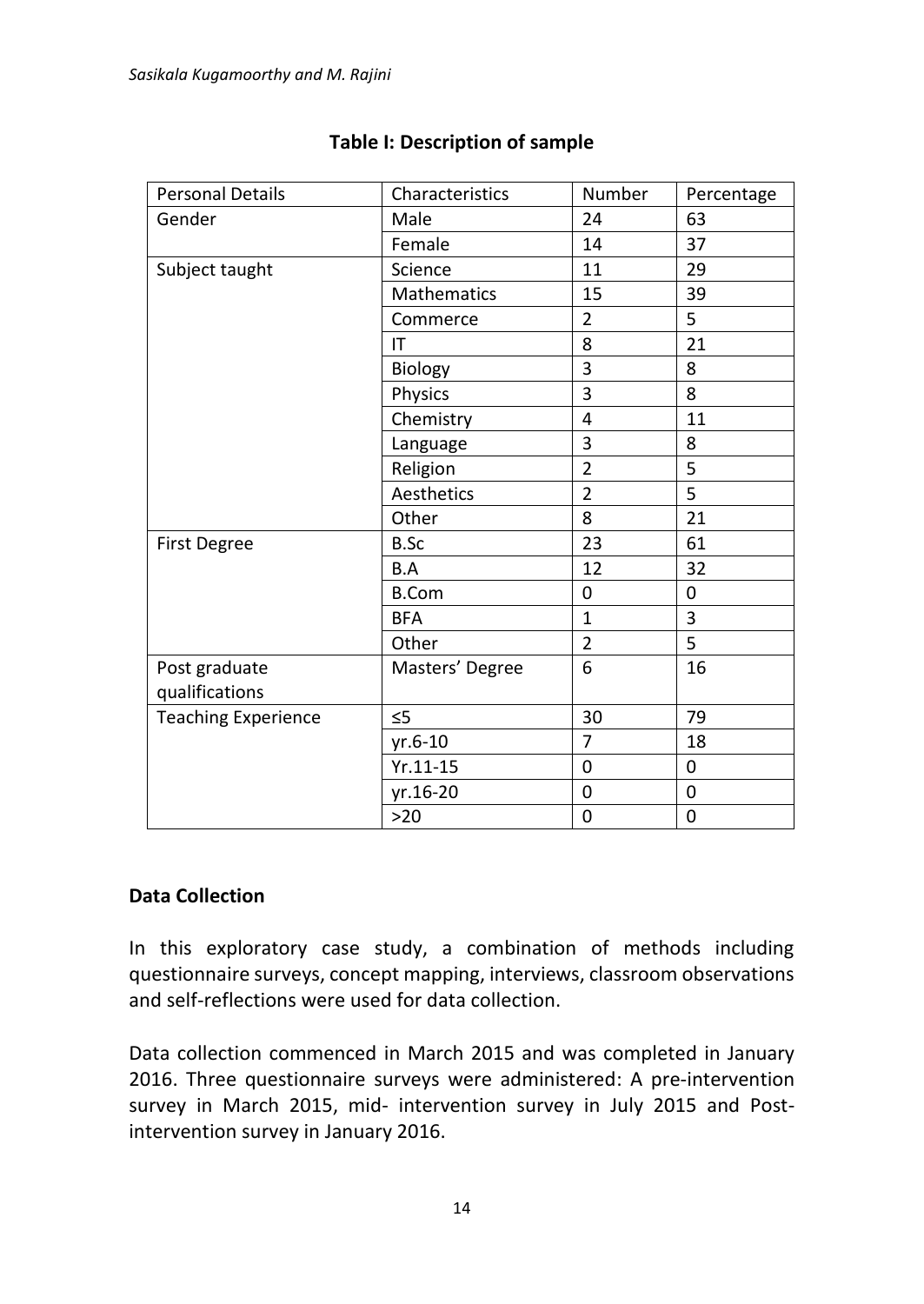The participants were instructed to upload their concept maps in the Learning Management System (LMS) after their participation in intervention workshops conducted by the research team. In addition, hard copies of the concept maps were also collected. Focus group interviews were conducted immediately after each workshop with an aim to get in-depth information. Participants for the focus group interview were selected based on the subjects they taught.

Self- reflections uploaded by the participant teachers in the discussion forum were also used to collect data on their thinking patterns.

One research team member observed OER integrated lessons in schools over a period of 2-4 weeks. Each observed lesson was video recorded. A total of fifteen lessons were observed in three different subject areas including Mathematics, Science and ICT.

### **Data Analysis**

Student teachers' responses to the questionnaire survey were analysed using frequencies and percentages. The classroom observation data was analysed according to the observation criteria. The data obtained from concept maps, interviews and reflections were analysed qualitatively and grouped under themes and categories.

# **Results and Discussion**

This section presents the findings of the study with respect to participant teachers' responses to the questionnaire survey and interviews; their reflections and expressions in the concept maps; and the data collected from classroom observations.

### **What is the effect of integration of ICT and OER in teaching and learning on teachers' thinking patterns in relation to social change?**

The effects of ICT and OER integrated teaching and learning on teachers' thinking patterns were explored by the analysis of their responses to the interviews, their reflections and concept maps. Table 2 summarizes the participant teachers' thoughts expressed in their concept maps in relation to the changes in their thinking patterns.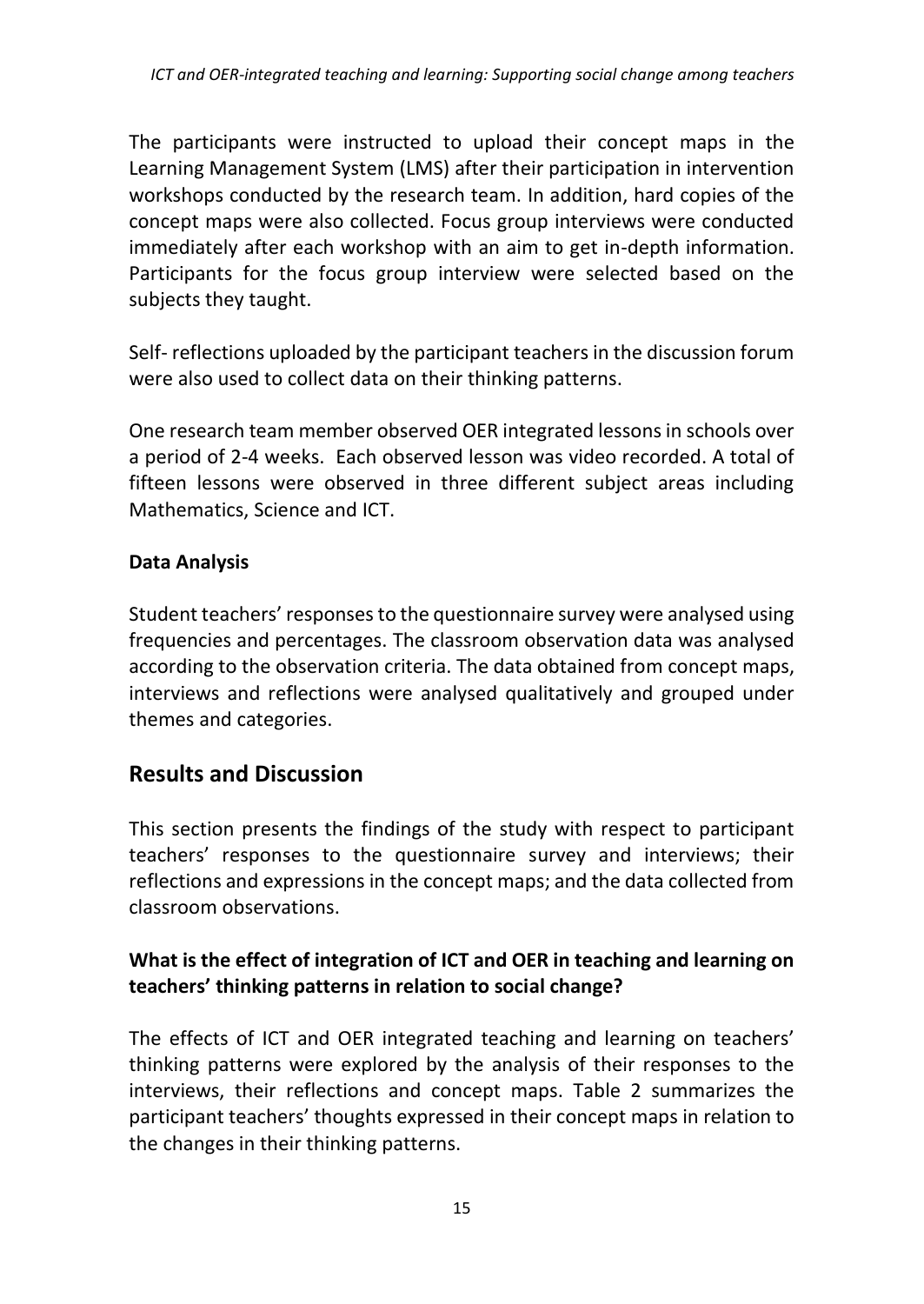| Categori | Key/Focal     | Related concepts              | After the pre-               |      | After the post |      |
|----------|---------------|-------------------------------|------------------------------|------|----------------|------|
| es       | concepts      |                               | intervention                 |      | intervention/E |      |
|          |               |                               | workshop                     |      | valuation      |      |
|          |               |                               |                              |      | workshop       |      |
|          |               |                               | N                            | %    | N              | %    |
| Professi | Teaching      | <b>Effective teaching</b>     | 4                            | 10.5 | 20             | 52.6 |
| onal     |               | Innovative teaching           | 5                            | 13.5 | 12             | 31.6 |
| aspects  |               | methods                       |                              |      |                |      |
|          |               | Skill development             | 5                            | 13.5 | 15             | 40.5 |
| Social   | Sharing       | Exchange of                   |                              |      | 22             | 57.8 |
| aspects  |               | information                   |                              |      |                |      |
|          |               | Sharing lesson plans          | 4                            | 10.5 | 21             | 55.2 |
|          |               | Sharing teaching and          | 15                           | 40.5 | 21             | 55.2 |
|          |               | learning materials            |                              |      |                |      |
|          | Social skills | Leadership                    | 3                            | 7.8  | 13             | 34.2 |
|          |               | Cooperation                   | 5                            | 13.5 | 16             | 43.1 |
|          |               | Creativity                    | 4                            | 10.5 | 12             | 31.6 |
|          | Relationshi   | Link with academics           | $\qquad \qquad \blacksquare$ |      | 15             | 40.5 |
|          | ps            | Peer interactions             | 5                            | 13.5 | 18             | 47.3 |
|          |               | Relationship with<br>students | 8                            | 20.1 | 21             | 55.2 |

**Table 2: Changes in teachers' thoughts and concepts**

Table 2 illustrates the changes in participant teachers' concepts and thoughts. Initially the participants' thoughts on professional as well as social aspects were very limited. However, after the integration of ICT and OER in their teaching and learning process, their concepts and thoughts became broader. More than 50% of the teachers expressed that their teaching became effective, they exchanged information with their colleagues through workshops and seminars and shared lesson plans and teaching and learning materials. Further they indicated that, their relationship with students became closer. In addition, 40.5% of the teachers expressed that their links with academics also improved. Therefore, the analysis of the data from the concepts maps revealed that, teachers' concepts and thoughts have significantly changed through the integration of ICT and OER in their teaching and learning process.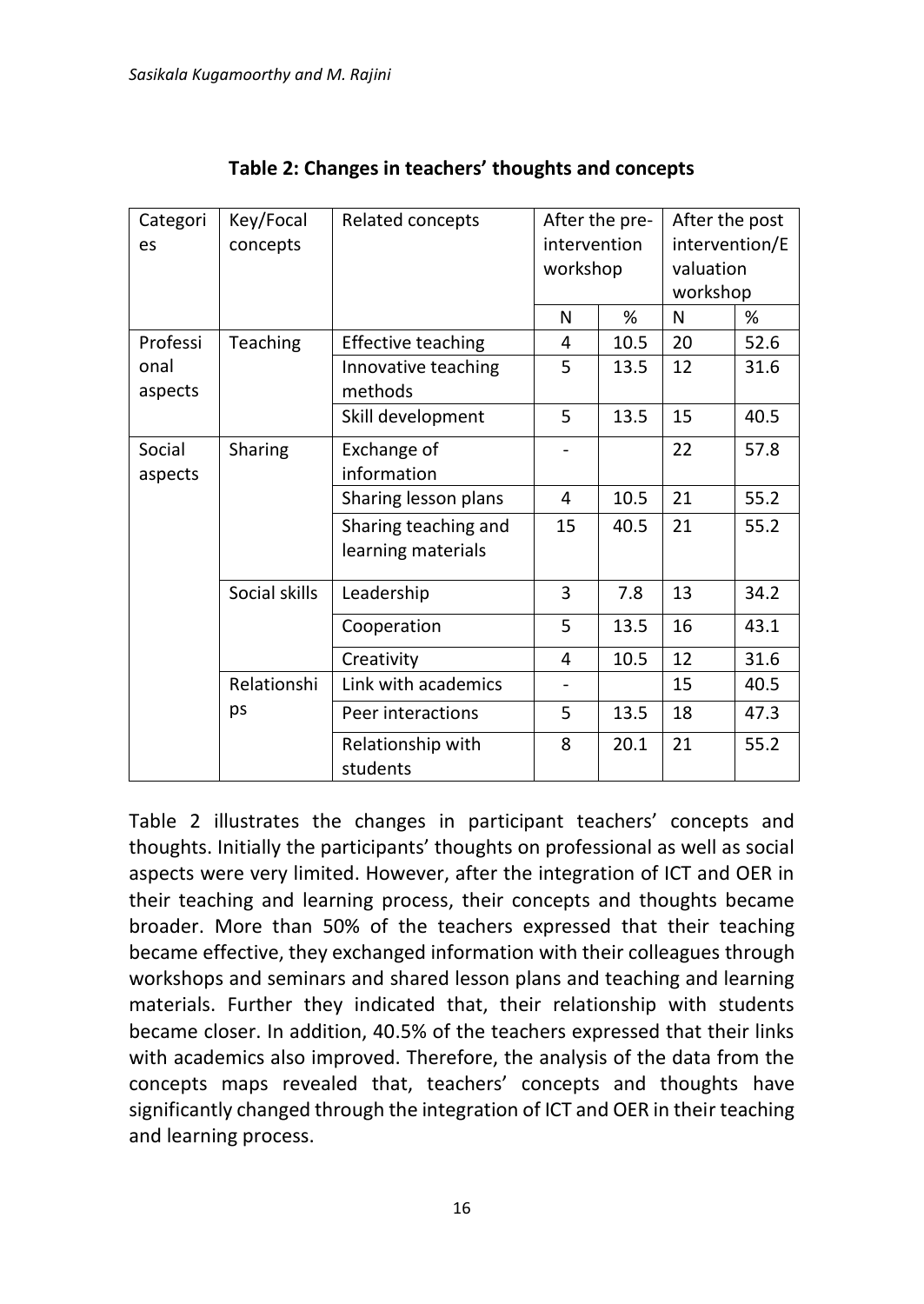Table 3 summarizes the data collected from the reflective notes in relation to the changes in their thinking patterns.

| Categories       | Codes      | <b>Supportive Quotes</b>   |                              |  |
|------------------|------------|----------------------------|------------------------------|--|
|                  |            | Pre-Intervention           | Post Intervention            |  |
| <b>Beliefs</b>   | <b>OER</b> | no idea about              | got more clear idea          |  |
|                  |            | OER                        | about integrating OER        |  |
|                  | Copyrights | used internet              | got to know about the CC     |  |
|                  |            | resources without          | licenses gave us a nice      |  |
|                  |            | any consideration          | opportunity to manipulate    |  |
|                  |            | about copyrights           | the resources legally        |  |
| <b>Attitudes</b> | Technology | didn't have enough         | got a good image in the      |  |
|                  |            | knowledge of using         | society by the use of new    |  |
|                  |            | computers                  | technology and felt proud    |  |
|                  | Language   | affected by lack of        | now able to integrate        |  |
|                  |            | English knowledge          | several OER which are in     |  |
|                  |            |                            | EnglishI feel confident      |  |
|                  | Resources  | lack of computer           | tried to get all the         |  |
|                  |            | labs, internet             | facilities need to integrate |  |
|                  |            | connection and             | OER in our lessons           |  |
|                  |            | electricity                |                              |  |
|                  | Innovation | Because of the             | I realized the importance    |  |
|                  |            | language problem we        | of mother tongue and         |  |
|                  |            | felt its' difficult to use | designed an OER page on      |  |
|                  |            | web based resources        | 'tamil.wikipedia'            |  |
|                  |            | in teaching                |                              |  |
|                  | Creativity | difficult to find the      | realized the benefits of     |  |
|                  |            | proper subject             | OER  published a             |  |
|                  |            | materials spent            | handbook of OER which is a   |  |
|                  |            | more time                  | good resource for relevant   |  |
|                  |            |                            | OER links                    |  |

| Table 3: Changes in teachers' thinking patterns in relation to social change |  |  |
|------------------------------------------------------------------------------|--|--|
|------------------------------------------------------------------------------|--|--|

The analysis of data revealed that participant teachers in Jaffna initially had limited knowledge on OER. Yet the intervention on integration of OER in the teaching-learning process significantly changed their thinking patterns and raised their awareness on OER and sharing the resources with others.

During the interviews, participant teachers expressed the changes in their thinking patterns as follows: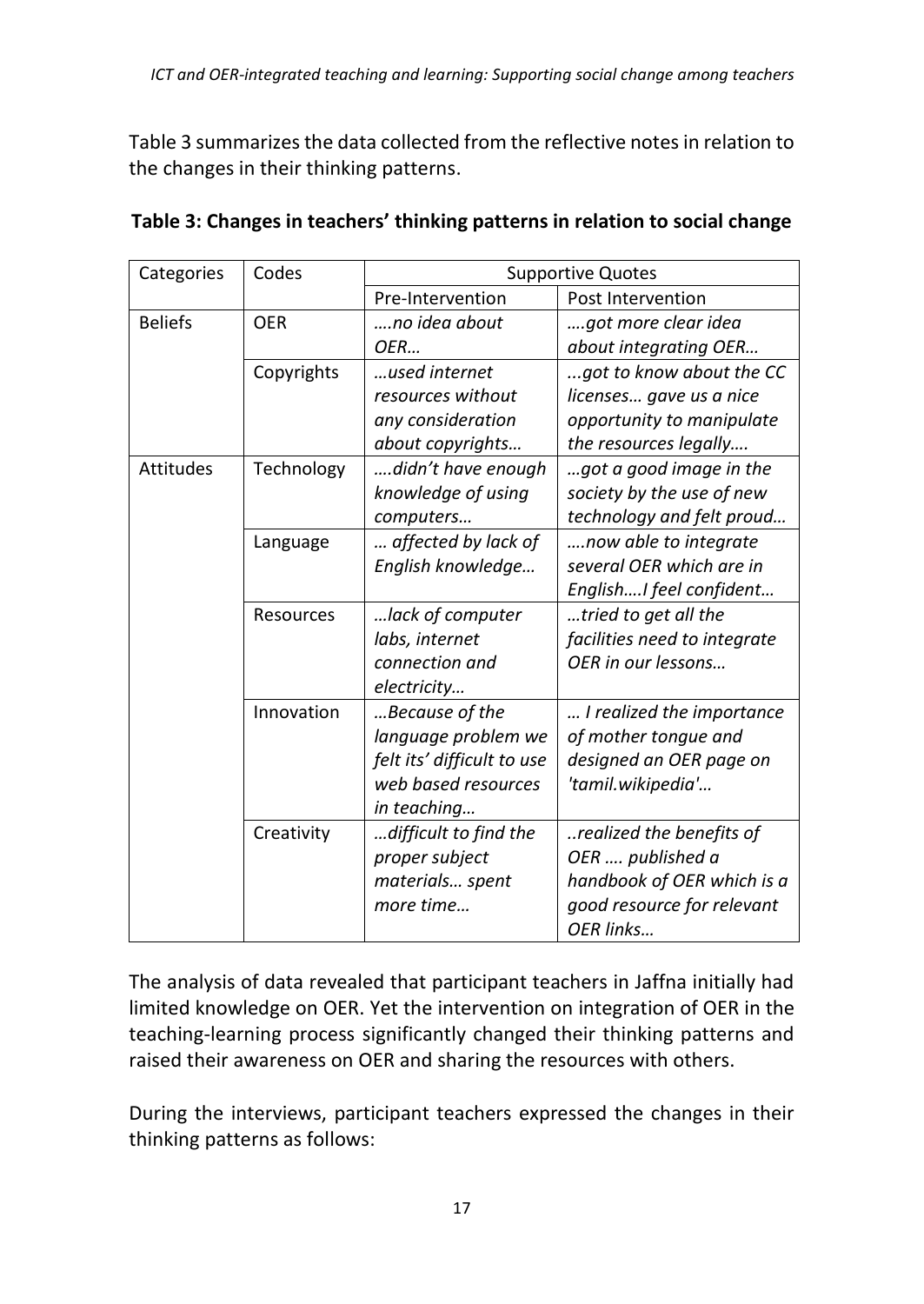*"Our ideas related to online resources are changed entirely after attending the workshop on Integrating OER in Teaching and Learning"*

*"We were able to improve our way of thinking and to get familiar with modern technology. It helped us to improve the quality of our teaching"*

*"We found teaching became interesting and productive and we felt happy and satisfied as the students seemed to be motivated"*

*"We also published a handbook with OER links for selected subjects. We felt happy and satisfied through these practices"*

Another teacher showed her satisfaction of OER integration by the following statement:

*"We felt that we have refreshed our teaching learning process through the integration of OERs"*

The data revealed that adoption of OER in teaching and learning practices has positively affected their thinking patterns. Their motivation and satisfaction of ICT and OER integration was quite significant. A majority of the teachers willingly shared their OER-integrated lessons with their peer teachers. Further, they designed and created new OERs in their mother tongue- Tamil. They also published a handbook of a collection of OER they found and used. The integration of ICT and OER in teaching and learning process has positively changed teachers' thinking patterns relating to social change.

### **To what extent has integration of ICT and OER affected the changing of teachers' social behaviours?**

Data collected from classroom observations, interviews and questionnaire surveys were used to examine the extent to which the integration of ICT and OER has affected teachers' social behaviours. Table 4 summarizes the changes in teachers' social behaviours.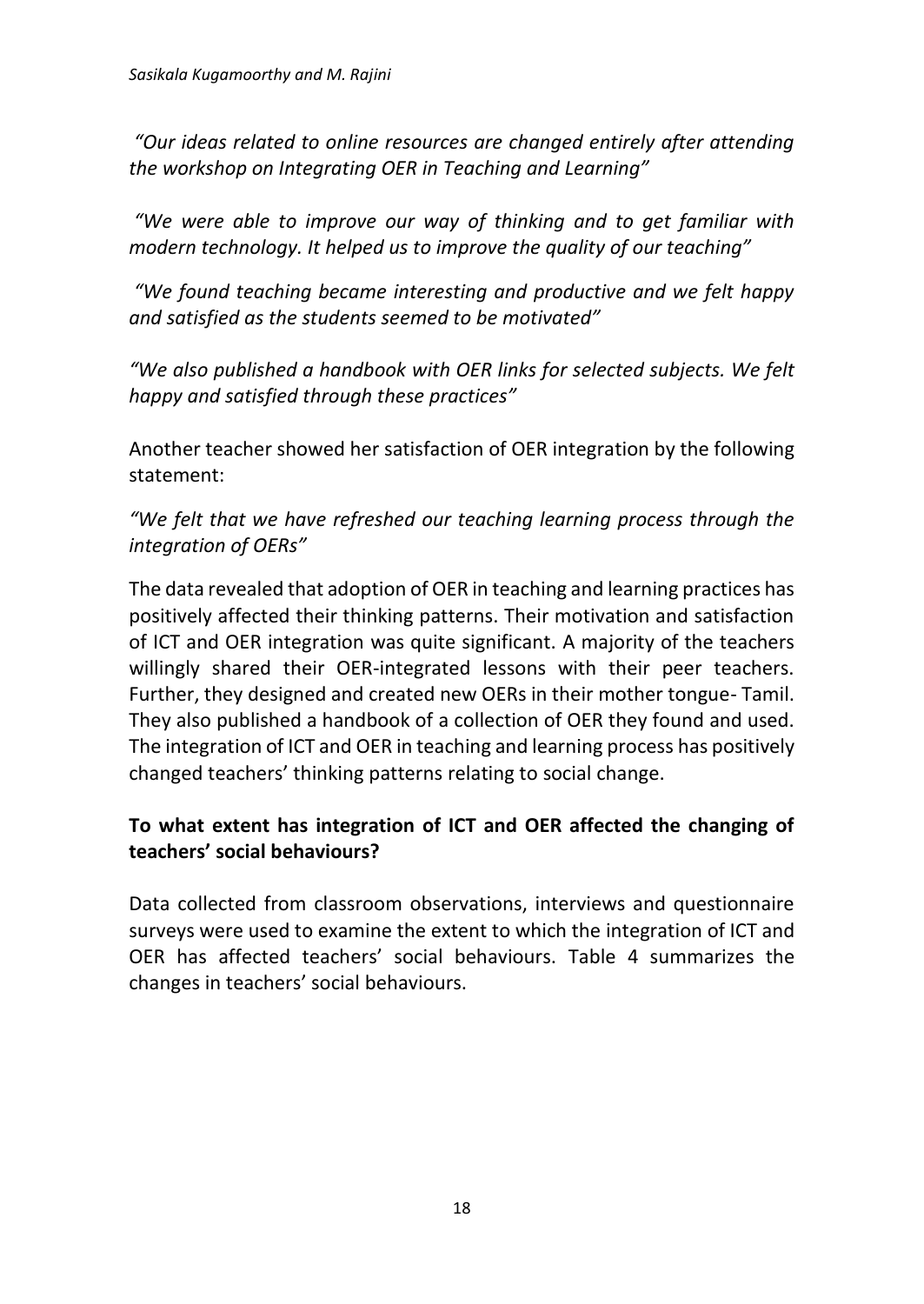| Categories | Codes       | <b>Supportive Quotes</b> |                                |  |
|------------|-------------|--------------------------|--------------------------------|--|
|            |             | Pre-Intervention         | Post Intervention              |  |
| Social     | Personality | some barriers            | OER enhanced our               |  |
| skills     |             | demotivated us at        | thinking capabilities          |  |
|            |             | many instances           | anddevelopment of our          |  |
|            |             |                          | personalities as well          |  |
|            | Leadership  | no opportunities to      | I lead and organized the       |  |
|            |             | take leadership          | OER workshop and               |  |
|            |             | rolesfelt                | conducted it in a successful   |  |
|            |             | demotivated              | manner                         |  |
|            | Team spirit | teach in remote          | successfully conducted an      |  |
|            |             | areas work aloneno       | awareness raising              |  |
|            |             | opportunities to work    | programme as a team            |  |
|            |             | as a team                |                                |  |
| Social     | Facing      | faced many               | great interest in OERs         |  |
| attitudes  | challenges  | challenges computer      | motivated us to overcome       |  |
|            |             | and internet             | these barriers with great      |  |
|            |             | facilitiestechnical      | enthusiasm                     |  |
|            |             | issues                   |                                |  |
|            | Sharing     | due to language          | found and shared OER in        |  |
|            |             | issuesshy to share       | <b>English and Tamilshared</b> |  |
|            |             |                          | ideas                          |  |

Teachers expressed their feelings on the changes they experienced through ICT and OER integration as follows:

*"We were able to change the way of teaching from traditional method into student-centred approach. We also shared the facts we got to know about OER with our colleagues and encouraged them to apply. We also felt some sort of changes in our personality through OER"*

Participant teachers conducted OER-integrated lessons through which they were able to develop many social behaviours among themselves as well as among students. Table 5 summarizes the observations of their OERintegrated lessons.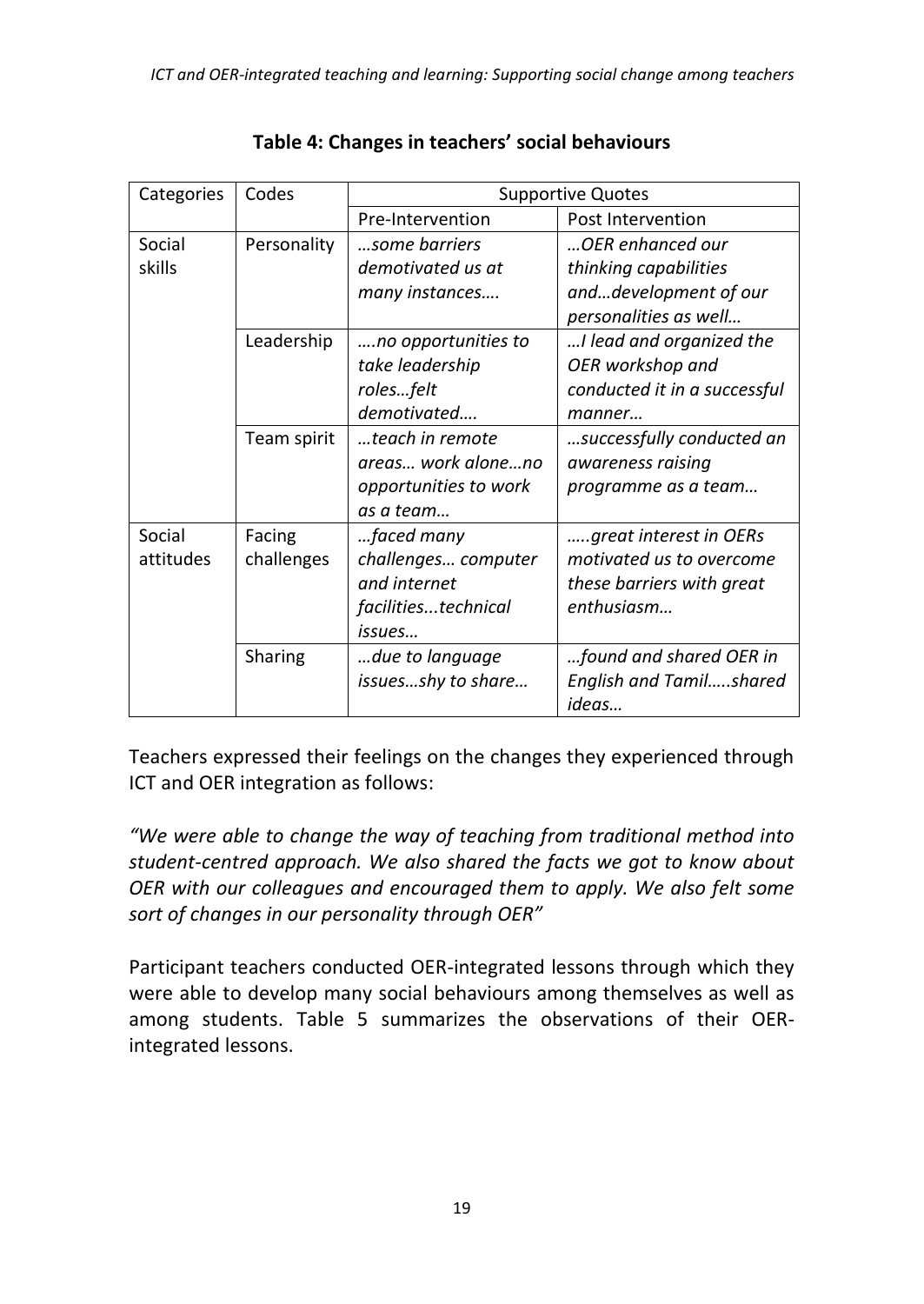| Table 5: Classroom observations of OER-integrated lessons |  |
|-----------------------------------------------------------|--|
|-----------------------------------------------------------|--|

| Grade/             | Lesson topic          | How OER were integrated                                                   | Social                      |
|--------------------|-----------------------|---------------------------------------------------------------------------|-----------------------------|
| Subject            |                       |                                                                           | behaviours                  |
| Gr10 Science       | <b>Cell Structure</b> | Diagrams to introduce basic cell-structure and to illustrate organelles.  |                             |
| Gr6 Science        | Electricity           | Diagrams of electronic devices such as LED, Diode for activities          | Among Teachers:             |
| r9 Science         | Refraction of         | Photos to show the effects of refraction of light, with demonstration     | Confident<br>$\bullet$      |
|                    | Light                 | Diagrams to illustrate examples for refraction of light.                  | Positive<br>$\bullet$       |
| Gr10 Science       | Changes of            | Photos to elaborate some observations of physical/ chemical changes       | approaches                  |
|                    | matter                |                                                                           | Collaboration<br>$\bullet$  |
| Gr8 Science        | Light                 | Photos to illustrate examples for luminous and non-luminous               | Interaction<br>$\bullet$    |
|                    |                       | materials.                                                                | with students               |
| Gr9 Science        | Animal diversity      | Photos to show some extinct species.                                      | Team spirit<br>$\bullet$    |
| Gr8 Science        | Plant diversity       | Photos to show some modifications of stem                                 | Facing<br>$\bullet$         |
| Gr7 Science        | simple machines       | Photos, diagrams and animations to show some simple machines.             | challenges                  |
| Gr9 Science        | Light                 | Photos and diagrams to show some characteristics of light rays.           | Innovation<br>$\bullet$     |
| Gr7                | Lines                 | Photos and diagrams to illustrate the types of lines.                     | Motivation<br>$\bullet$     |
| <b>Mathematics</b> |                       |                                                                           | <b>Forwardness</b>          |
| Gr9                | Probability           | Small video clips to illustrate the probability.                          | Among Students              |
| Mathematics        |                       |                                                                           | Motivation<br>$\bullet$     |
| Gr10 ICT           | <b>Functions</b>      | OER document to explain SUM functions.                                    | Involvement<br>$\bullet$    |
| Gr7                | Solids                | Photos and diagrams to illustrate some examples for different shapes      | Good<br>$\bullet$           |
| Mathematics        |                       | of solids and activities in number of edges and faces in some solids      | interactions                |
| Gr6 Science        | Heat                  | Photos and diagrams to illustrate effects of heat.                        | responsibility<br>$\bullet$ |
| Gr9 Science        | Light                 | Photos to illustrate the importance of light for vision and refraction of | Forwardness<br>$\bullet$    |
|                    |                       | light and the effects of refraction.                                      | Team spirit                 |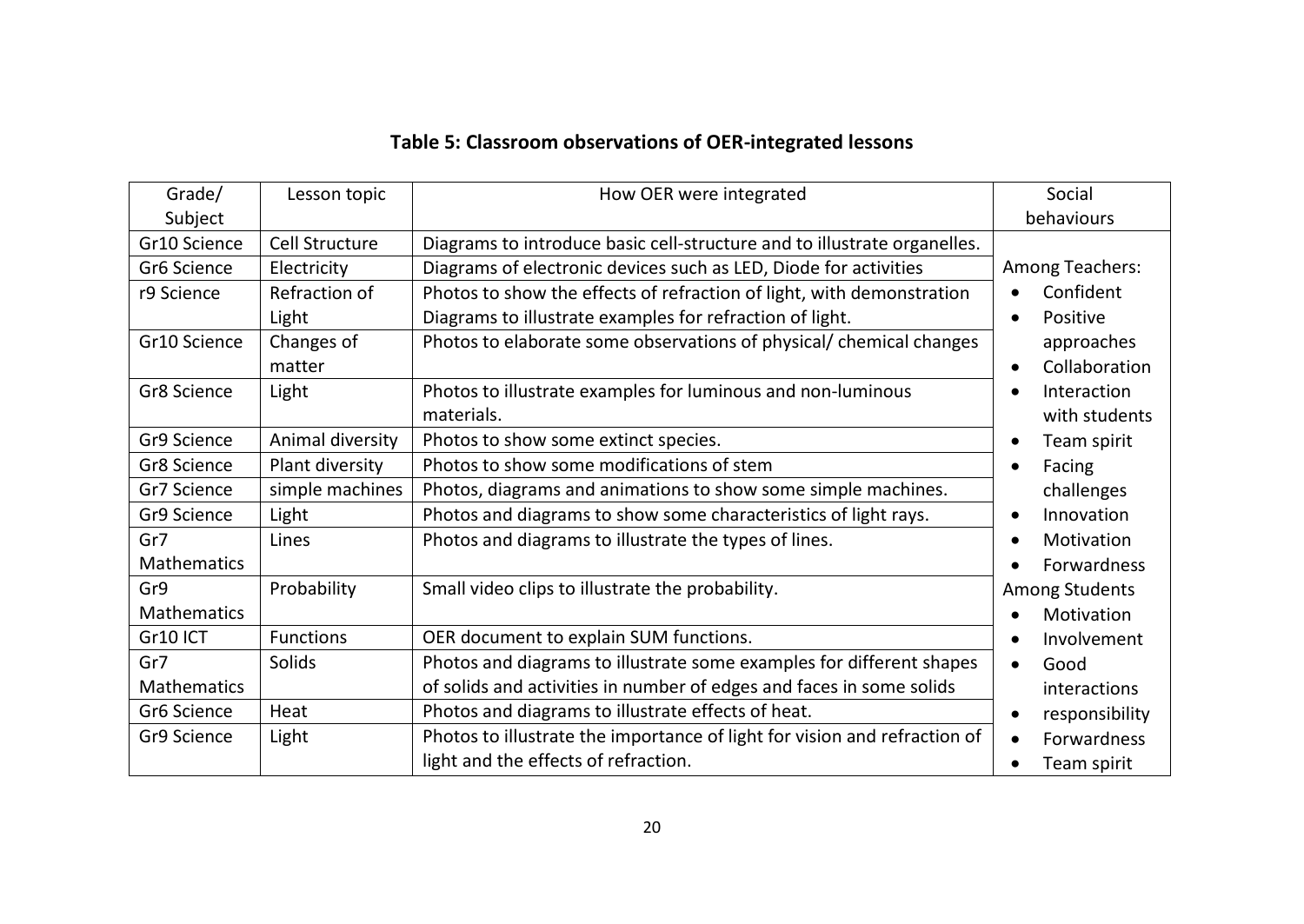Observations made of their teaching learning processes revealed an increase of successful conduct of OER-integrated lessons on various topics such as Cell structure, Electricity, Plant diversity, Simple machines and Functions. OER were used at different steps of the teaching-learning process including engagement, exploration, elaboration and evaluation of students. A variety of OER materials such as videos, animations, diagrams, activities and texts have been used, and student motivation, interest and engagement in the lessons were greatly enhanced. Teachers expressed their opinions regarding their experiences of OER-integrated teaching as follows.

*"We have linked OER at every step of our lessons, particularly at engagement, elaboration and evaluation. We also used different forms of OERs such as animations, diagrams, activities, video clips…. etc. We felt that we have refreshed our teaching-learning process through the integration of OER"*

*"We used OER as better resources to explain difficult concepts to our students in a different as well as in an easy way. Students seemed to be engaged and highly motivated during the whole lesson when we integrate OER"*

The findings indicated that, the integration of OER in the teaching-learning processes has significantly changed teachers' social behaviour related to sharing of knowledge, innovation and creativity. Further, their personality, leadership skills and team spirit also improved through the OER-integrated teaching practices.

#### *How has the integration of ICT and OER affected teachers' social relations?*

Data collected from classroom observations, interviews and teachers' self reflections were utilized to address the third research question regarding teachers' social relationships. Table 6 summarizes the findings from the reflections of teachers.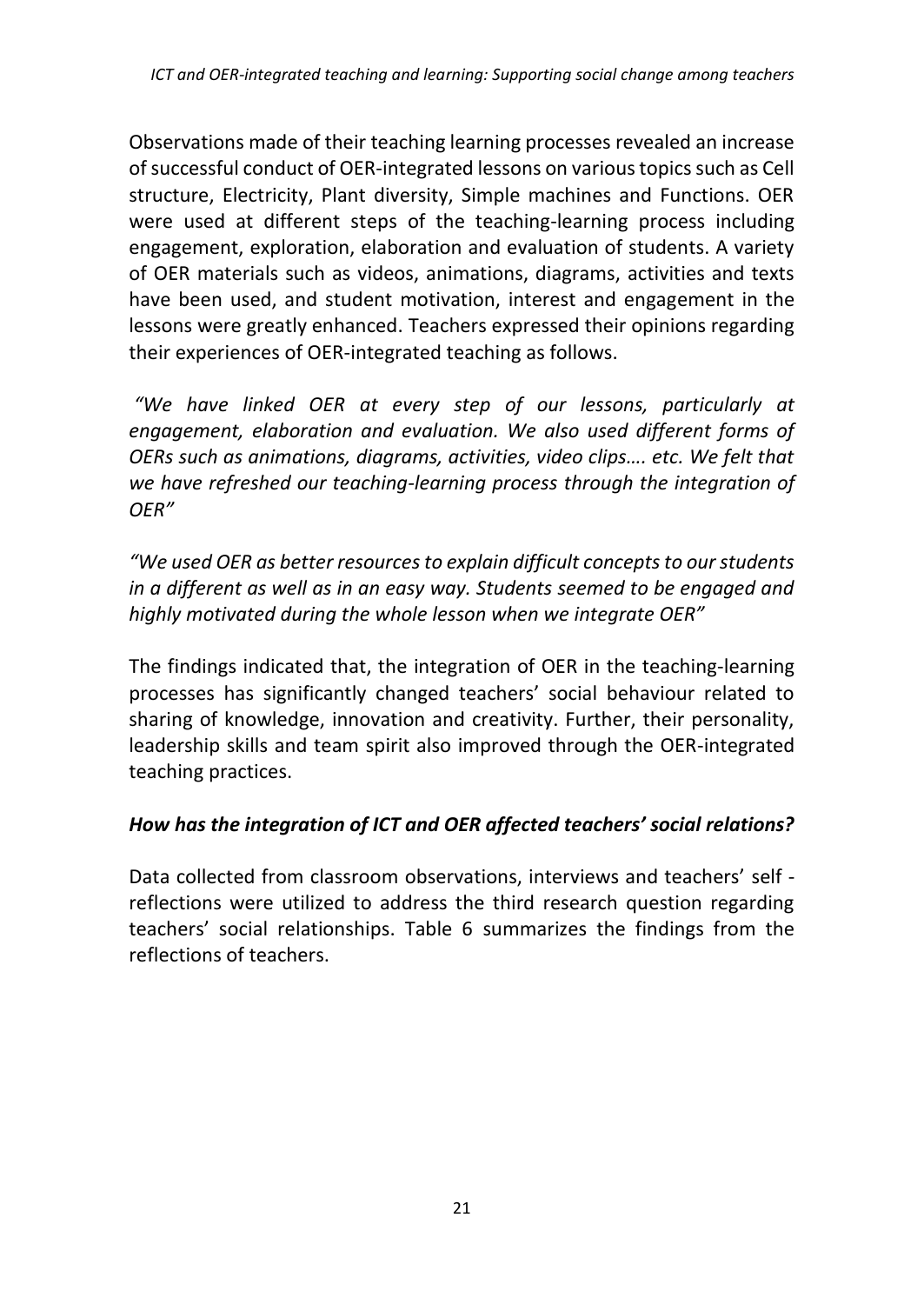| Categories      | Codes              | <b>Supportive Quotes</b> |                           |  |
|-----------------|--------------------|--------------------------|---------------------------|--|
|                 |                    | Pre-Intervention         | Post Intervention         |  |
| <b>Building</b> | Sharing            | We rarely shared         | Now we realized the       |  |
| social          |                    | teaching aidsand         | <i>importance of</i>      |  |
| relationshi     |                    | only with our            | sharingshared OERs        |  |
| ps              |                    | colleagues               | with colleagues and other |  |
|                 |                    |                          | teachers                  |  |
|                 | <b>Forwardness</b> | teaching in a remote     | we are the pioneers       |  |
|                 |                    | area resettlement is     | came forward as           |  |
|                 |                    | still in progress after  | resource person to        |  |
|                 |                    | the war struggled        | conduct OER awareness     |  |
|                 |                    | and faced many           | workshops at schools for  |  |
|                 |                    | challenging              | other teachers            |  |
|                 |                    | situations               |                           |  |
|                 | Interactions       | fear to interact and     | came forward and          |  |
|                 |                    | to express our ideas     | shared the knowledge      |  |
|                 |                    |                          | through seminars with     |  |
|                 |                    |                          | our colleagues            |  |

### **Table 6: Changes in teachers' social relations.**

Participant teachers expressed their satisfaction and happiness on their social participation and how they developed social relationships as follows:

*"We conducted OER awareness workshops at selected schools and happy to get the appreciations of the school society"*

*"We were able to integrate the OER in our team teaching. We shared the OERs we found with our peers"*

Participant teachers, as leaders, have organized and conducted awareness workshops at schools to share their knowledge with their teacher community.

The findings showed that ICT and OER integrated teaching and learning has brought many changes in their social relationships. As citizens from the conflict-affected community, the teachers felt socially disadvantaged and lack many social skills. But the integration of ICT and OER in their teaching and learning motivated them to develop their social skills and to build up social relationships. They came forward as resource persons to conduct OER awareness workshops at schools for other teachers. They interacted with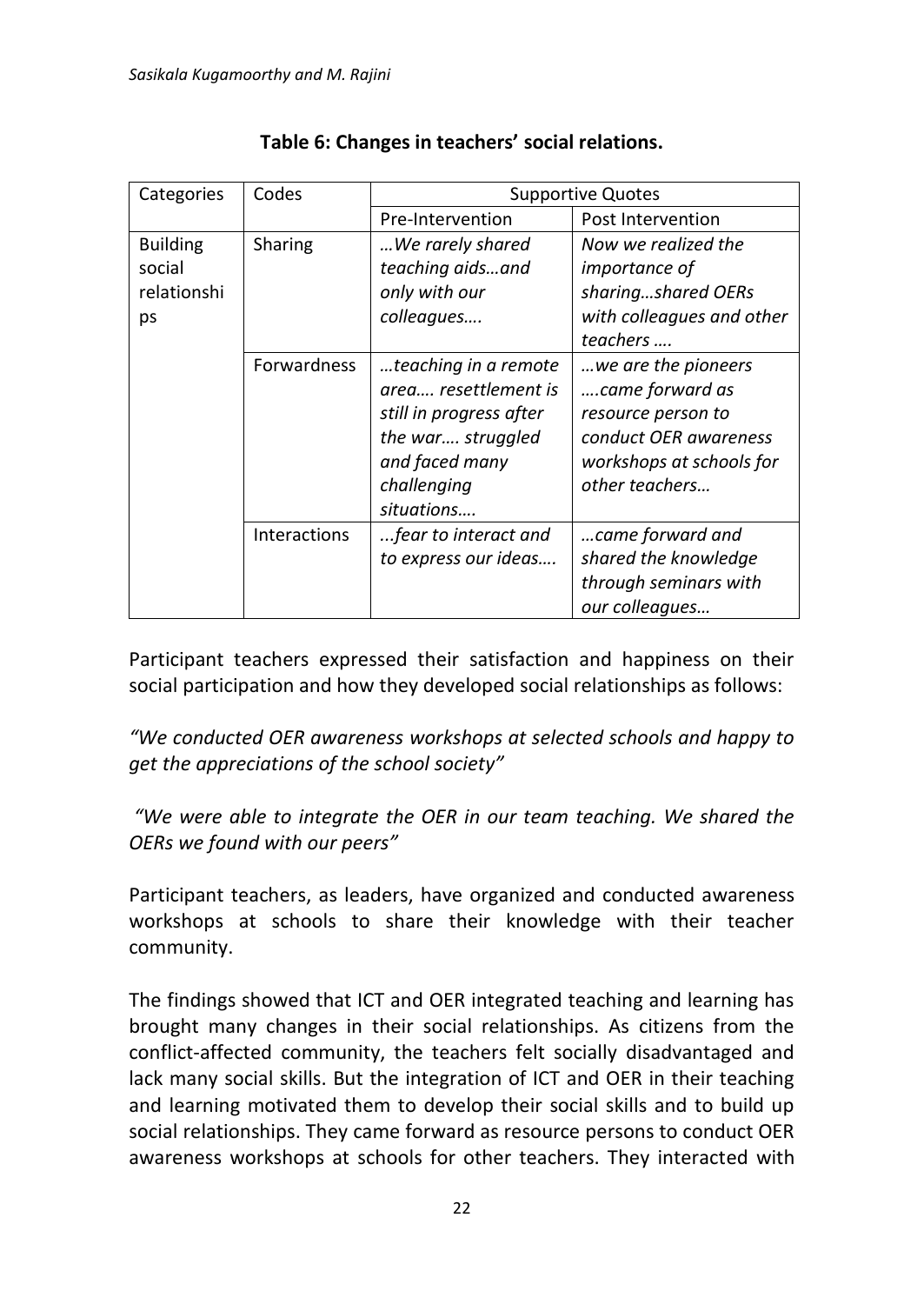their peers and colleagues and shared OER among them. Despite facing various challenges the participant teachers integrated OER in their teaching and shared their knowledge with others. This achievement has improved their social relationships.

As the Northern part of Sri Lanka has suffered from the war for the last three decades, the people in this region were unable to use the modern technologies and innovative teaching-learning methodologies due to many challenges. Teachers in this region were also limited to use local resources for their teaching-learning process. After the war ended, teachers in some of the areas got opportunities to use the internet but their knowledge on OER was minimal. Teachers who participated in the project have recognized the importance of using OER in their teaching and sharing them with other teachers and helped them to improve their teaching.

The findings of the study revealed that, teachers' professional as well as social behaviours have been positively changed by the OER-integrated teaching-learning practices. Initially they were reluctant to come forward, not confident to express their ideas, not ready to work with others in teams, less interactive and shy. But ICT and OER integration has significantly changed their social behaviours. They joined together in teams and conducted workshops, published books, created OER in their mother tongue and shared them with the others. Teachers became socially active through the integration of ICT and OER in their teaching-learning process.

# **Conclusion**

Northern Sri Lanka has been adversely affected by a crisis of nearly three decades and a majority of teachers lost their opportunities to experience the advancements of technology and modern education tools. At the beginning they were reluctant to break away their barriers, not ready to come out of the cocoon of fear formed around them by the war and to open-up themselves to the technically advanced world. However, ICT and OER integrated teaching-learning experience has served as a significant driving force for the change and opened up teachers' minds to cope with the modern educational tools and changed their professional as well as social behaviours in a positive manner, in a post-traumatic social setting.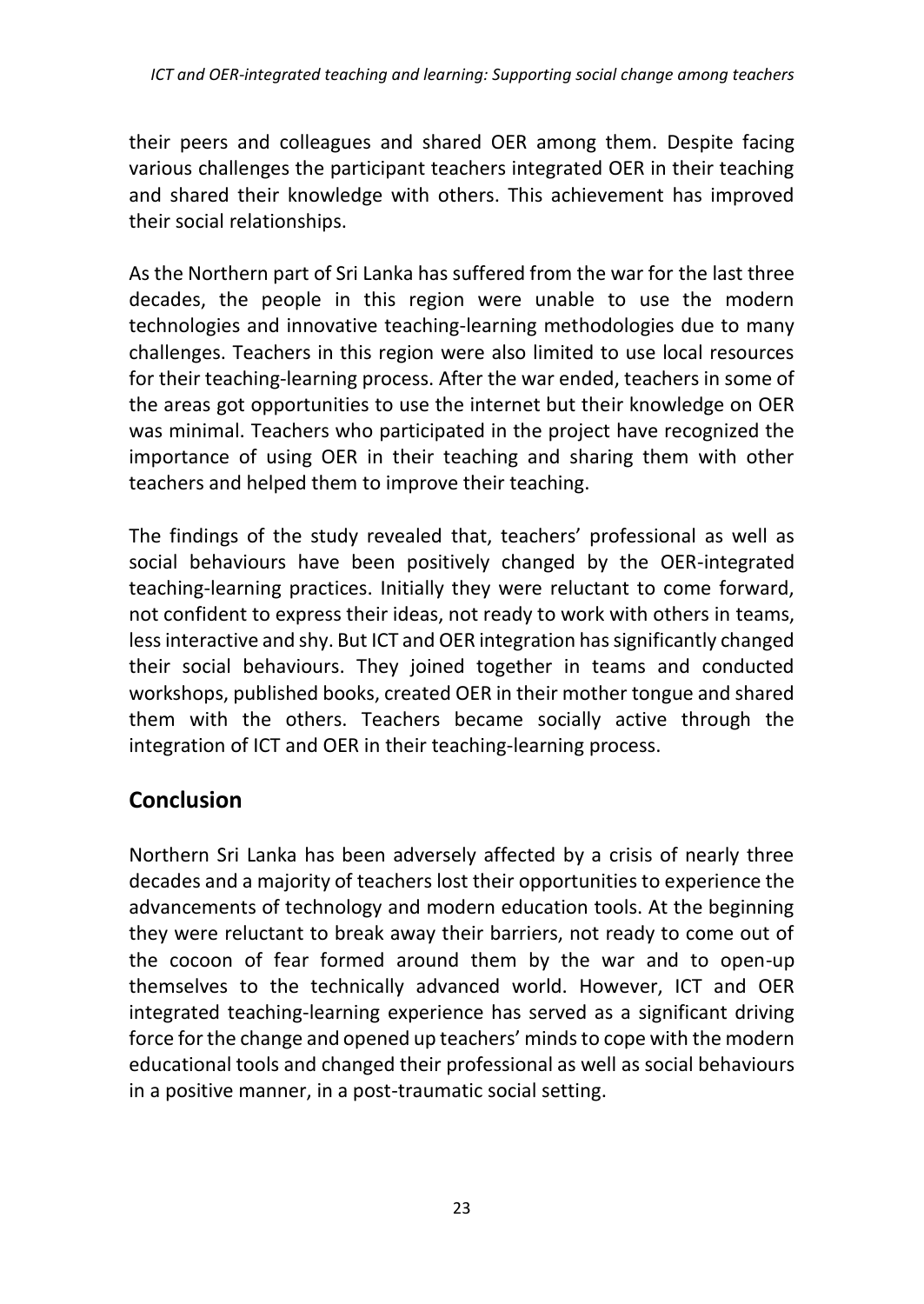## **Acknowledgements**

This work was carried out under a project conducted by the Faculty of Education at the Open University of Sri Lanka, with the aid of a grant from the International Development Research Centre, Ottawa, Canada, through the Wawasan Open University of Penang, Malaysia, as part of the Research on Open Educational Resources for Development (ROER4D) programme.

## **References**

- Allen, F. (1971). *Socio-Cultural Dynamics: An Introduction to Social change*. New York: Macmillan.
- Atkins, D.E., Brown, J.S. & Hammond, A.L. (2007). *A review of the OER movement: Achievements, Challenges and new opportunities*, A report to the William and Flora Hewlett foundation. Retrieved from [http://www.hewlett.org/wp-](http://www.hewlett.org/wp-content/uploads/2016/08/ReviewoftheOERMovement.pdf)

[content/uploads/2016/08/ReviewoftheOERMovement.pdf](http://www.hewlett.org/wp-content/uploads/2016/08/ReviewoftheOERMovement.pdf)

- Butcher, N. (2011). *A basic guide to open educational resources.* Retrieved from: <http://unesdoc.unesco.org/images/0021/002158/215804e.pdf>
- Cape Town Open Education Declaration. (2008). *Cape Town Open Education Declaration: Unlocking the promise of open educational resources.*  Retrieved from: [http://www.capetowndeclaration.org/read-the](http://www.capetowndeclaration.org/read-the-declaration)[declaration](http://www.capetowndeclaration.org/read-the-declaration)
- Geser, G. (2007). *Open educational practices and resources: OLCOS Roadmap 2012*. Open eLearning Content Observatory Services. Retrieved from

[http://www.olcos.org/cms/upload/docs/olcos\\_roadmap.pdf](http://www.olcos.org/cms/upload/docs/olcos_roadmap.pdf)

- Ghavifekr, S. & Rosdy, W.A.W. (2015). Teaching and Learning with Technology: Effectiveness of ICT integration in Schools. *International Journal of Research in Education and Science*. 1(2). 175-191.
- Hennessy, S., Onguko, B., Harrison, D., Ang'ondi, E.K., Namalefe, S., Naseem, A. & Wamakote, L. (2010). *Developing the Use of Information and Communication Technology to Enhance Teaching and Learning in East African Schools: Review of the Literature*. Centre for Commonwealth Education & Aga Khan University Institute for Educational Development – Eastern Africa Research Report No. 1, DFID. Retrieved from

[http://www.educ.cam.ac.uk/centres/archive/cce/publications/CCE\\_Rep](http://www.educ.cam.ac.uk/centres/archive/cce/publications/CCE_Report1_LitRevJune0210.pdf) [ort1\\_LitRevJune0210.pdf](http://www.educ.cam.ac.uk/centres/archive/cce/publications/CCE_Report1_LitRevJune0210.pdf)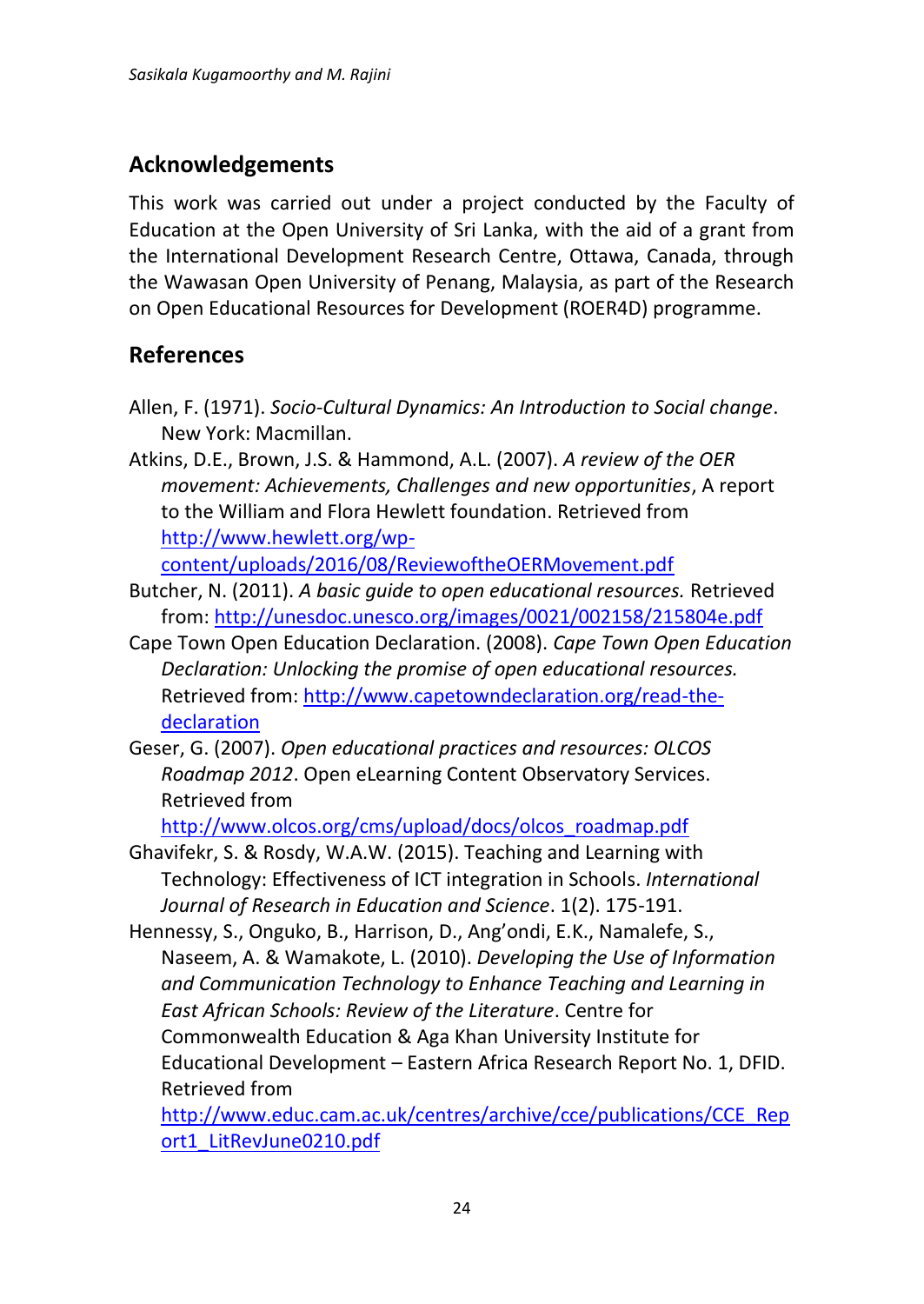- Henslin, J. (1998). *Essentials of Sociology: A Down –To-Earth Approach.* (4th ed). Boston: Allyn and Bacon.
- Karunanayaka, S. & Naidu, S. (2014). *Integrating Open Educational Resources in Educational Practice: Practitioners stories*. Nugegoda: Open University of Sri Lanka. Retrieved from [http://www.ou.ac.lk/home/images/OUSL/publications/intergratingOERi](http://www.ou.ac.lk/home/images/OUSL/publications/intergratingOERinEducationalPractice.pdf) [nEducationalPractice.pdf](http://www.ou.ac.lk/home/images/OUSL/publications/intergratingOERinEducationalPractice.pdf)
- Kelegama, S. (2010). *Socio Economic Challenges of Post conflict reconstruction in Sri Lanka*, Sri Lanka: State of the Economy 2010 Report. Colombo: Institute of Policy Studies of Sri Lanka.
- Kelly, A. (2013). *Technology can empower children in developing countriesif it's done right*. The Guardian. Retrieved from [https://www.theguardian.com/sustainable-business/technology](https://www.theguardian.com/sustainable-business/technology-empower-children-developing-countries)[empower-children-developing-countries](https://www.theguardian.com/sustainable-business/technology-empower-children-developing-countries)
- Kosma, R.B. (2005). National Policies that connect ICT based Education Reform to Economic and Social Development. *Interdisciplinary journal on Humans in ICT environments*. 1(2), 117-156. Retrieved from [http://humantechnology.jyu.fi/archive/vol-1/issue-2/kozma1\\_117-](http://humantechnology.jyu.fi/archive/vol-1/issue-2/kozma1_117-156/@@display-file/fullPaper/kozma.pdf) [156/@@display-file/fullPaper/kozma.pdf](http://humantechnology.jyu.fi/archive/vol-1/issue-2/kozma1_117-156/@@display-file/fullPaper/kozma.pdf)
- Kugamoorthy, S. & Rajini, M. (2016). Opening up minds. In Karunanayaka, S. & Naidu, S. (Eds.), *Dreamweaving Open Educational Practices*. pp 99- 106. Nugegoda: The Open University of Sri Lanka. Retrieved from [http://www.ou.ac.lk/home/images/OUSL/publications/Dreamweaving%](http://www.ou.ac.lk/home/images/OUSL/publications/Dreamweaving%20Open%20Educational%20Practices.pdf) [20Open%20Educational%20Practices.pdf](http://www.ou.ac.lk/home/images/OUSL/publications/Dreamweaving%20Open%20Educational%20Practices.pdf)
- Kugamoorthy, S., Thanaraj, T., Lekamge, G.D. & Zarookdeen, S. (2013). Reaching the Unreached: Case Study of the Three *Vanni* Districts in Sri Lanka under the Post-War Context*, Education Perspective*, 2(1), 47-59.
- Lingenfelter, P.E. (2012). The Knowledge Economy: Challenges and Opportunities for American Higher Education. In D.G. Oblinger ( Ed.), *Game Changes: Education and Information Technologies*. EDUCAUSE. Retrieved from<https://net.educause.edu/ir/library/pdf/pub72031.pdf>
- Mutekwe, E. (2012). The impact of Technology on Social Change: A Sociological Perspective, *Journal of research in peace, gender and development*, 2 (11). 226-238. Retrieved from [http://www.interesjournals.org/full-articles/the-impact-of-technology](http://www.interesjournals.org/full-articles/the-impact-of-technology-on-social-change-a-sociological-perspective.pdf?view=inline)[on-social-change-a-sociological-perspective.pdf?view=inline.](http://www.interesjournals.org/full-articles/the-impact-of-technology-on-social-change-a-sociological-perspective.pdf?view=inline)
- Rhema, A. & Miliszewska, I. (2012). The potential of e-learning in assisting post-crisis countries in the building of their higher education systems: